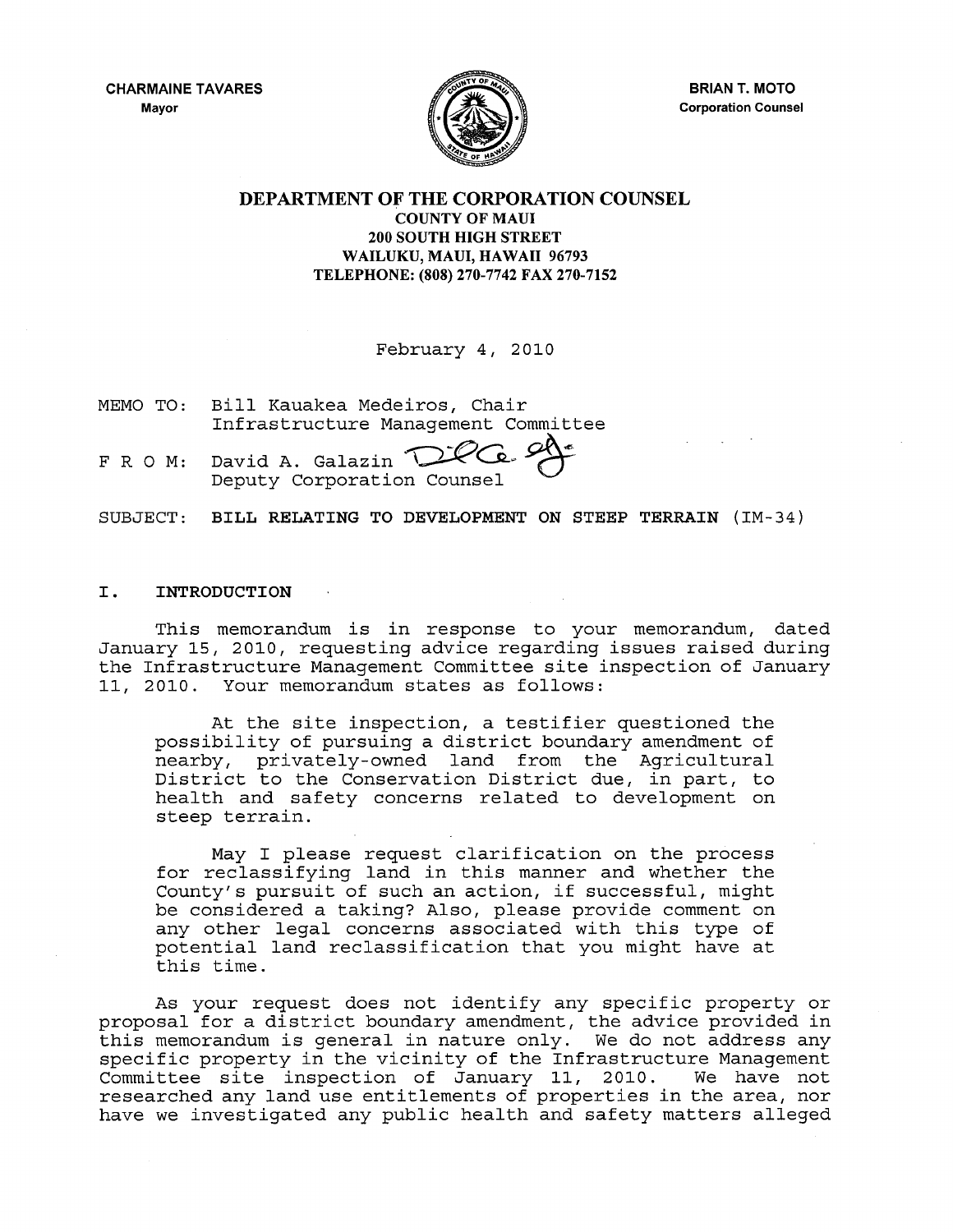Bill Kauakea Medeiros, Chair Infrastructure Management Committee February 4, 2010 Page 2

during the site inspection. What follows is a general discussion of land use laws pertaining to district boundary amendments.

## **II. CHAPTER 205, HAWAII REVISED STATUTES ("HRS"), GOVERNS THE CLASSIFICATION AND RECLASSIFICATION OF ALL LAND IN THE STATE OF HAWAII INTO ONE OF FOUR DISTRICTS**

Pursuant to HRS Chapter 205, all land in the State of Hawaii is classified into one of four major land use districts: urban, rural, agricultural; and conservation. HRS Section 205-1 establishes a State Land Use Commission ("LUC"). HRS Section 205-2 establishes a beace land ose commission ( loc ). This becefor 205 2 the criteria by which the LUC is to determine boundaries.

## **III. DEPENDING ON THE SIZE OF THE PARCEL TO BE RECLASSIFIED AND WHETHER IT IS DESIGNATED AS "IMPORTANT AGRICULTURAL LAND", A DISTRICT BOUNDARY AMENDMENT WOULD BE SUBJECT TO THE APPROVAL OF THE LUC OR THE COUNTY COUNCIL**

HRS Section 205-3.1, pertaining to district boundary amendments, states, in part:

(a) District boundary amendments involving lands in the conservation district, land areas greater than fifteen acres, or lands delineated as important agricultural lands shall be processed by the land use commission pursuant to section 205-4.

(b) Any department or agency of the State, and department or agency of the county in which the land is situated, or any person with a property interest in the land sought to be reclassified may petition the appropriate county land use decision-making authority of the county in which the land is situated for a change in the boundary of a district involving lands less than fifteen acres presently in the rural and urban districts and lands less than fifteen acres in the agricultural<br>district that are not designated as important are not designated as agricultural lands.

(c) District boundary amendments involving land areas of fifteen acres or less, except as provided in subsection (b), shall be determined by the appropriate county land use decision-making authority for the district and shall not require consideration by the land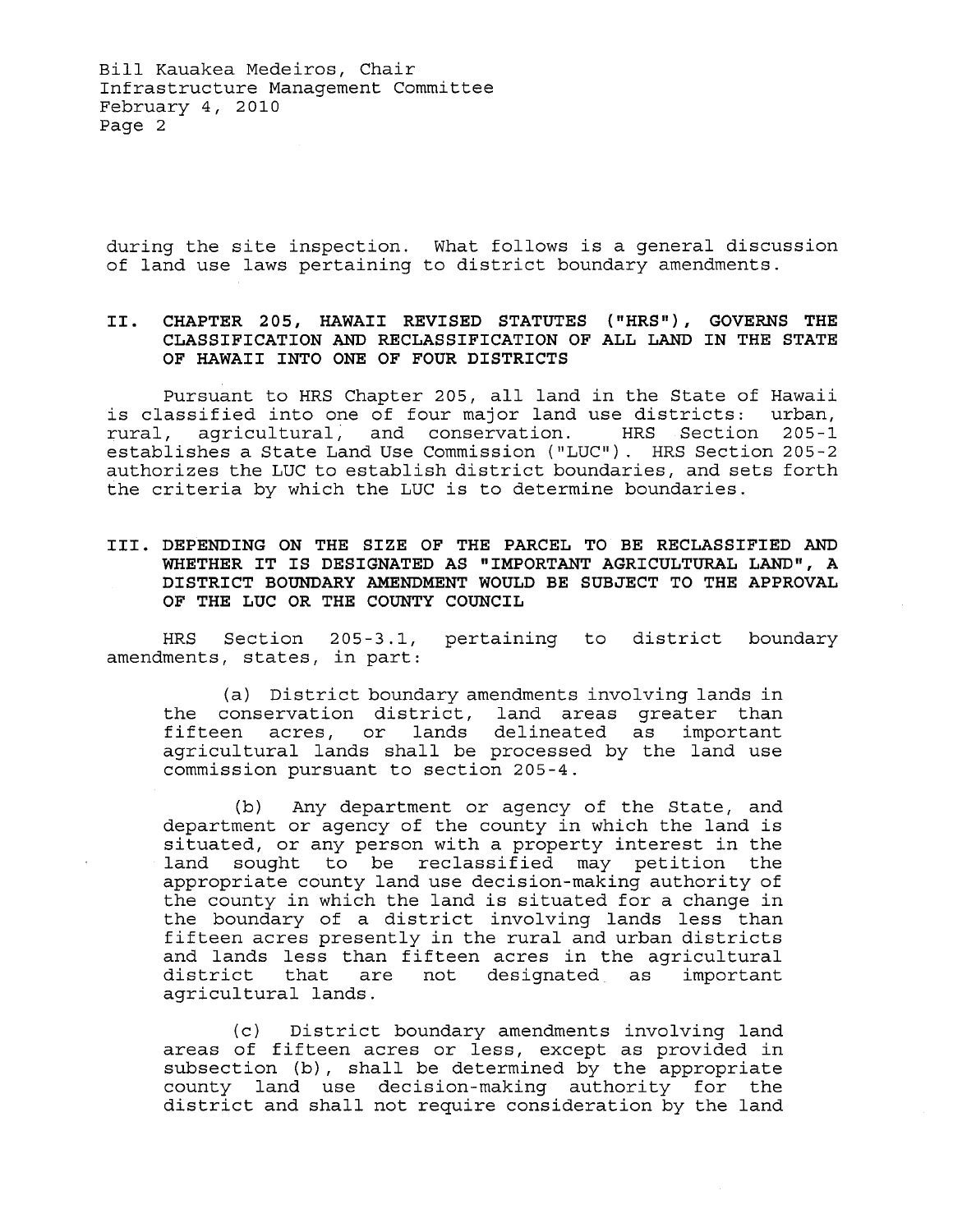use commission pursuant to section 205-4; provided that such boundary amendments and approved uses are consistent<br>with this chapter. The appropriate county land use The appropriate county land use decision-making authority may consolidate proceedings to amend state land use district boundaries pursuant to this subsection, with county proceedings to amend the general plan, development plan, zoning of the affected land, or such other proceedings. Appropriate ordinances and rules to allow consolidation of such proceedings may be developed by the county land use decision-making authority.

Proposed district boundary amendments reviewed by the LUC must follow the procedures prescribed in HRS Chapter 205 and Title 15, Subti tIe 3, Chapter 15, Hawaii Administrative Rules ("Land Use Commission Rules"). District boundary amendments reviewed by the County Council are processed pursuant to Chapter 19.68, Maui County Code ("MCC"), and require review and recommendation by the appropriate planning commission prior to consideration by the County Council. <sup>1</sup>

Pursuant to HRS Chapter 205 and MCC Section 19.68.020, the County itself may propose a district boundary amendment; however, in a memorandum dated August 30, 2006, to G. Riki Hokama, Council Chair, from Jesse K. Souki, Deputy Corporation Counsel, regarding the Lanai City Project, our Department advised that the County Council, as a legislative body, is not a "department" or "agency", as such terms are used in HRS Chapter 205, and, therefore, cannot initiate a district boundary amendment.<sup>2</sup>

## **IV. RECLASSIFICATION OF LAND FROM AGRICULTURAL TO CONSERVATION IS NOT A** *PER SE* **TAKING**

The Takings Clause of the Fifth Amendment to the U.S. Constitution, which applies to state government through operation of the Fourteenth Amendment, states that private property cannot "be taken for public use, without just compensation." The United States Supreme Court has recognized, however, that "government regulation of private property may, in some instances, be so

<sup>&</sup>lt;sup>1</sup> We recommend that you contact the Department of Planning for further details regarding the processing of district boundary amendments.

<sup>2</sup> See Exhibit "1".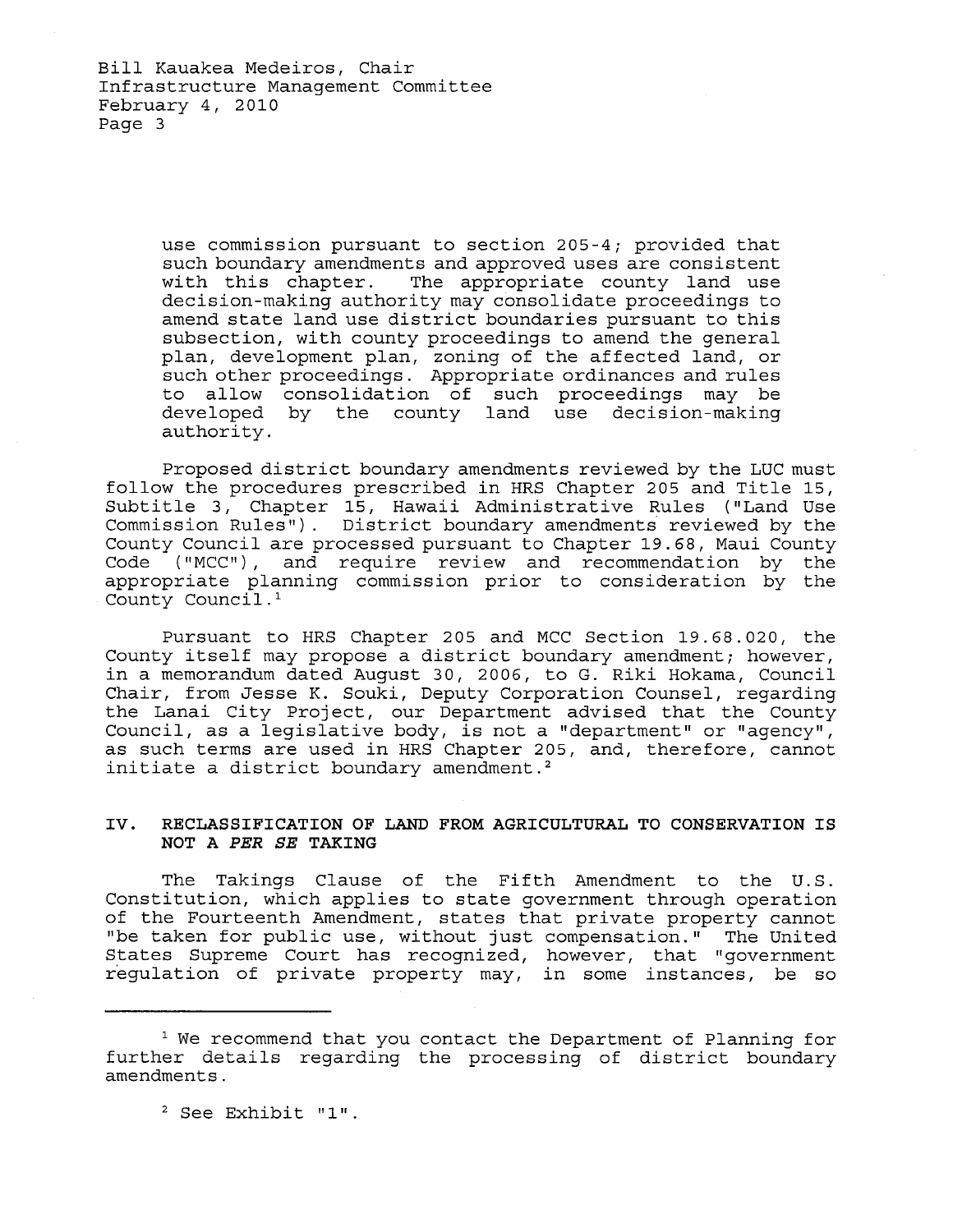onerous that its effect is tantamount to a direct appropriation or ouster and that such 'regulatory takings' may be compensable under the Fifth Amendment."<sup>3</sup> U. S. Supreme Court decisions identify two categories of regulatory action that will be deemed per se takings for Fifth Amendment purposes: (1) where government requires an owner to suffer a permanent physical invasion of property; and (2) where the regulation completely deprives an owner of "all economically beneficial us [e]" of the property.<sup>4</sup>

The U.S. Supreme Court has further held:

Outside these two relatively narrow categories (and the special context of land use exactions. . .), regulatory takings challenges are governed by the standards set forth in Penn Central Transp. Co. v. New York City. The Court in Penn Central acknowledged that it had hitherto been "unable to develop any 'set formula'" for evaluating regulatory takings claims, but identified "several factors that have particular significance." Primary among those factors are "[t] he economic impact of the regulation on the claimant and, particularly, the extent to which the regulation has interfered with distinct investment-backed expectations." In addition, the "character of the governmental action" - for instance whether it amounts to a physical invasion or instead merely affects property interests through "some public program adjusting the benefits and burdens of economic life to promote the common good" - may be relevant in discerning whether a taking has occurred.<sup>5</sup> (citations omitted) .

HRS Section *205-2(e)* states:

(e) Conservation districts shall include areas necessary for protecting watersheds and water sources; preserving scenic and historic areas; providing park lands, wilderness, and beach reserves; conserving indigenous or endemic plants, fish, and wildlife,

<sup>4</sup>*Id.* at 538 (citing Loretto v. Teleprompter Manhattan CATV Corp., 458 U.S. 419, and Lucas v. South Carolina Coastal Council, 505 U.S. 1003, 1019).

5 *Id.* at 538-39.

<sup>3</sup> Lingle v. Chevron U.S.A. Inc., 544 U.S. 528 (2005).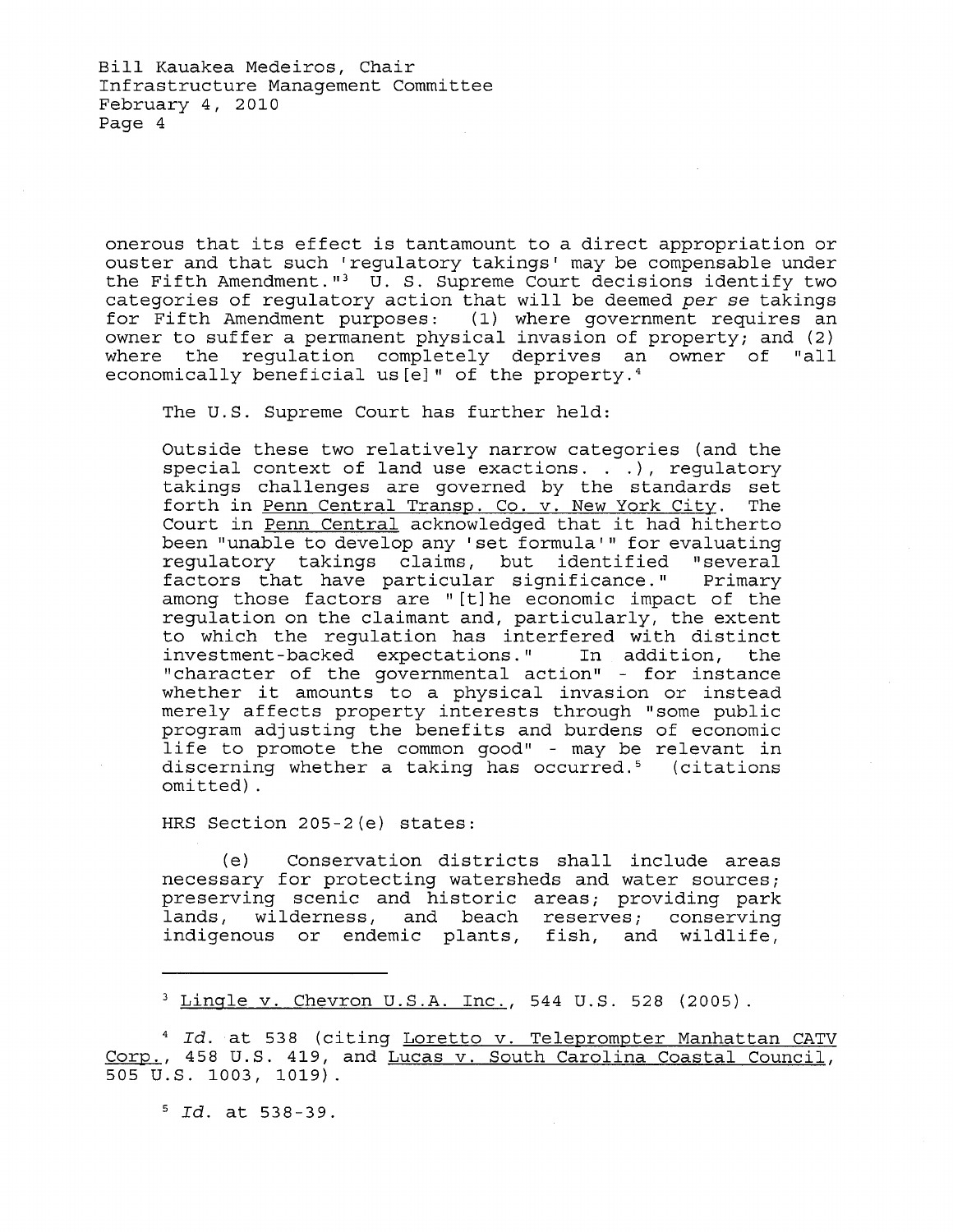Bill Kauakea Medeiros, Chair Infrastructure Management Committee February 4, 2010 Page 5

> including those which are threatened or endangered; preventing floods and soil erosion; forestry; open space areas whose existing openness, natural condition, or present state of use, if retained, would enhance the present or potential value of abutting or surrounding<br>communities, or would maintain or enhance the communities, or would maintain or enhance conservation of natural or scenic resources; areas of value for recreational purposes; other related activities; and *other permitted uses not detrimental* to a *multiple use conservation concept.* (Emphasis added.)

A district boundary amendment, by itself, does not entail a physical invasion of property, and some economic uses are clearly permissible within lands that are classified in the Conservation permissisie within fanas that are crassified in the conservation<br>District. Although certain activities that may be undertaken within the Agricultural District may be prohibited in the Conservation District, a district boundary amendment reclassifying property from the Agricultural District to the Conservation District would not constitute a *per* se taking in and of itself.

Whether such a reclassification would constitute a regulatory taking under Penn Central requires an analysis of facts and circumstances material and relevant to the reclassification, such as the economic impact of the reclassification and the extent to which the action interferes with distinct investment-backed expectations, if any. In the absence of particulars regarding a possible district boundary amendment, we cannot opine further.

DAG: ln cc: Jeffrey S. Hunt, Planning Director Michael J. Hopper, Deputy Corporation Counsel Webpage

APPROVED FOR TRANSMITTAL:

IANT. MOTO

Corporation Counsel S:\ALL\Advisory\DAG\Re steep terrain 1M 34 1-28-10.wpd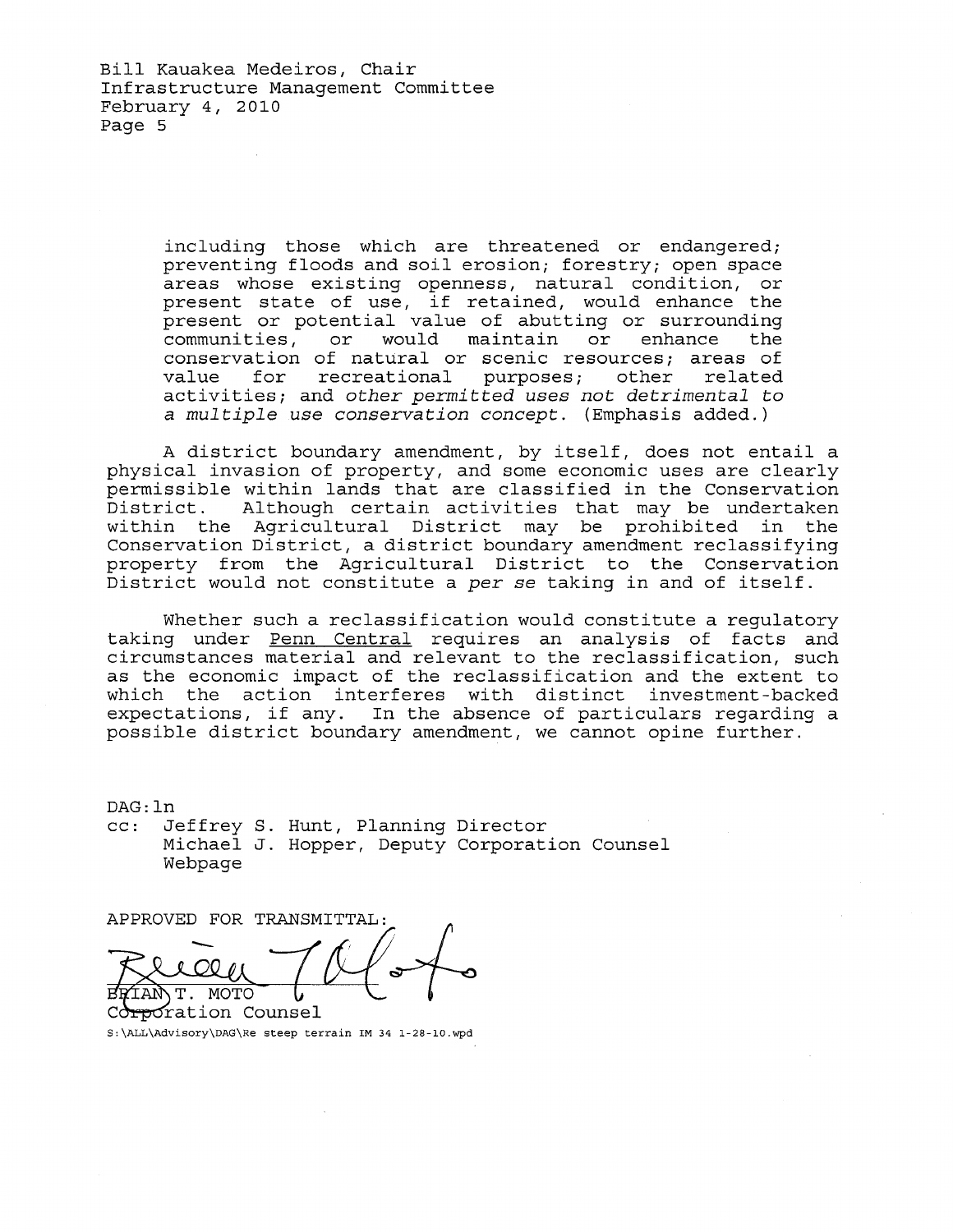

BRIAN T. MOTO Corporation Counsel

DEPARTMENT OF THE CORPORATION COUNSEL COUNTY OF MAUl

200 SOUTH HIGH STREET WAILUKU, MAUl, HAWAII 96793 TELEPHONE: (808) 270·7740

August 30, 2006

MEMO TO: G. Riki Hokama Council Chair

Jesse K. Souki

FROM:

ALAN M. ARAKAWA Mayor

Deputy Corporation Counsel

SUBJECT: Lanai City Project (PAF 06-104)

## A. Introduction.

The purpose of this memorandum is to respond to your memorandum, dated June 2, 2006, requesting legal advice regarding the "Lanai City Project," a proposed development on a 115-acre County-owned property adjacent to Lanai High and Elementary School. $<sup>1</sup>$ </sup>

B. Question posed.

May Councilor its designated representative initiate an application for a State Land Use Commission ("LUC") district boundary amendment?

 $1$  This memorandum follows a memorandum to Ken Fukuoka, Director, Office of Council Services, from Traci Fujita Villarosa, First Deputy Corporation Counsel, dated May 16, 2006, regarding the appropriation of \$100,000 for expenditure by the Office of Council Services for the Lanai City Project. A copy of the memorandum is attached hereto as Exhibit "A". The May 16, 2006 memorandum was prepared on the assumption that "the purpose and intent of the proposed OCS budget appropriation is to research, prepare, and draft appropriate legislation and related documents pertinent to the rezoning of the property."

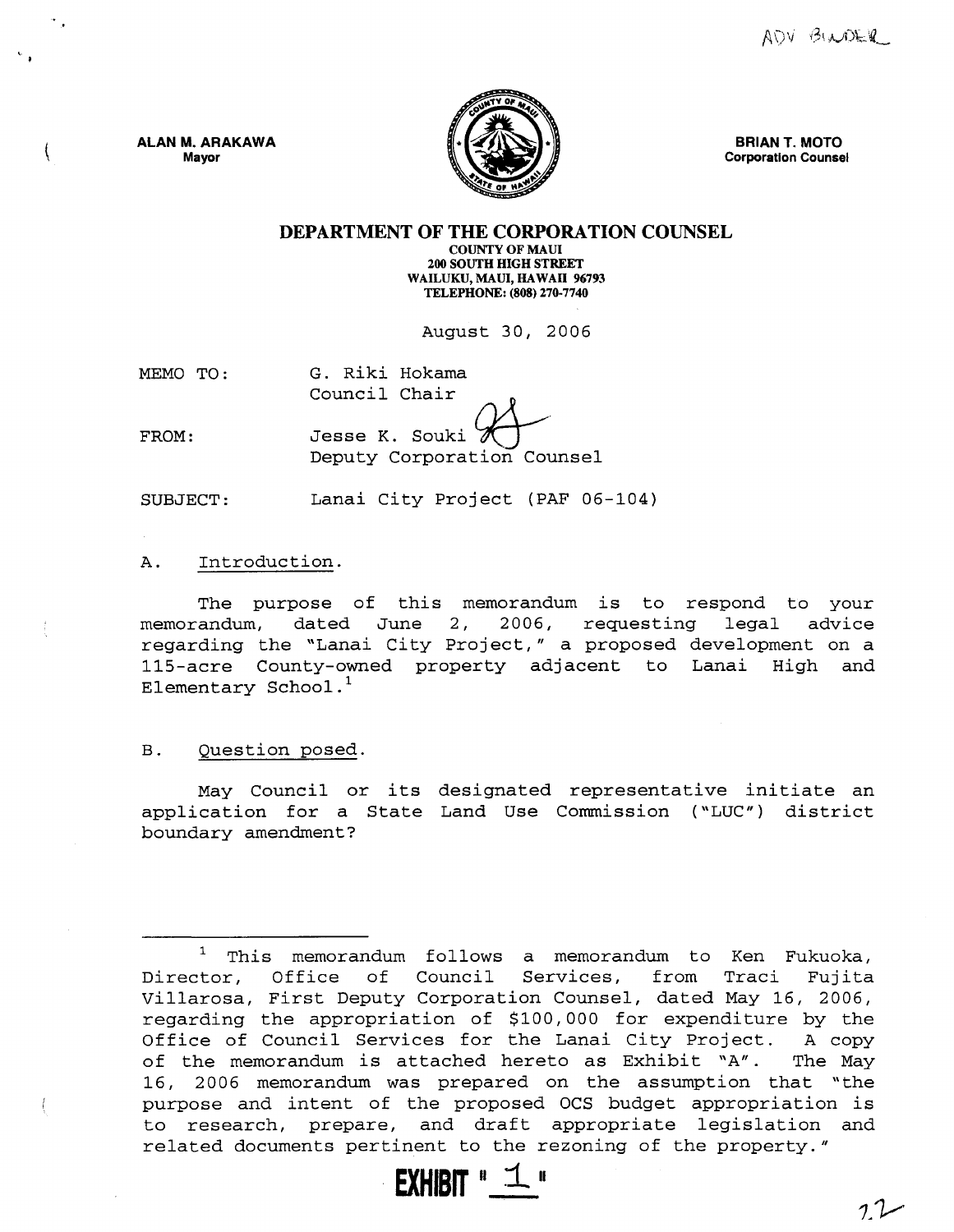C. Discussion.

 $\left($ 

**1. Under the LUC Rules, Council does not have standing to initiate a district boundary amendment because it is not a person, department, or agency.** 

Under Section 205-4, Hawai'i Revised Statutes ("HRS"), and Section 15-15-46, Land Use Commission Rules ("LUC Rules"), Council does not have standing to initiate boundary amendments before the LUC because it is not an agency, department, or person. <sup>2</sup>

Section 205-4(a), HRS, relating to amendments to district boundaries involving land areas greater than fifteen acres, states, in relevant part:

Any department or agency of the State, any department or agency of the county in which the land is situated, or any person with a property interest in the land sought to be reclassified, may petition the land use commission for a change in the boundary of a district. (Emphasis added.)

Section 15-15-46, LUC Rules, pertaining to standing to initiate boundary amendments, states:

The following persons may initiate a petition to the commission for district boundary amendment:

- (1) State departments or agencies;<br>(2) County departments or agencies
- County departments or agencies of the county in which the property is situated; or
- (3) Any person with a property interest in the property sought to be reclassified. (Emphasis added.)

The LUC Rules define "agency" as each "county board, commission, department, or office authorized by law to make rules or to adjudicate contested cases, except those in

<sup>2</sup> Copies of § 205-4, HRS, and §§ 15-15-03 and 15-15-46, LUC Rules, are attached hereto as Exhibit "B".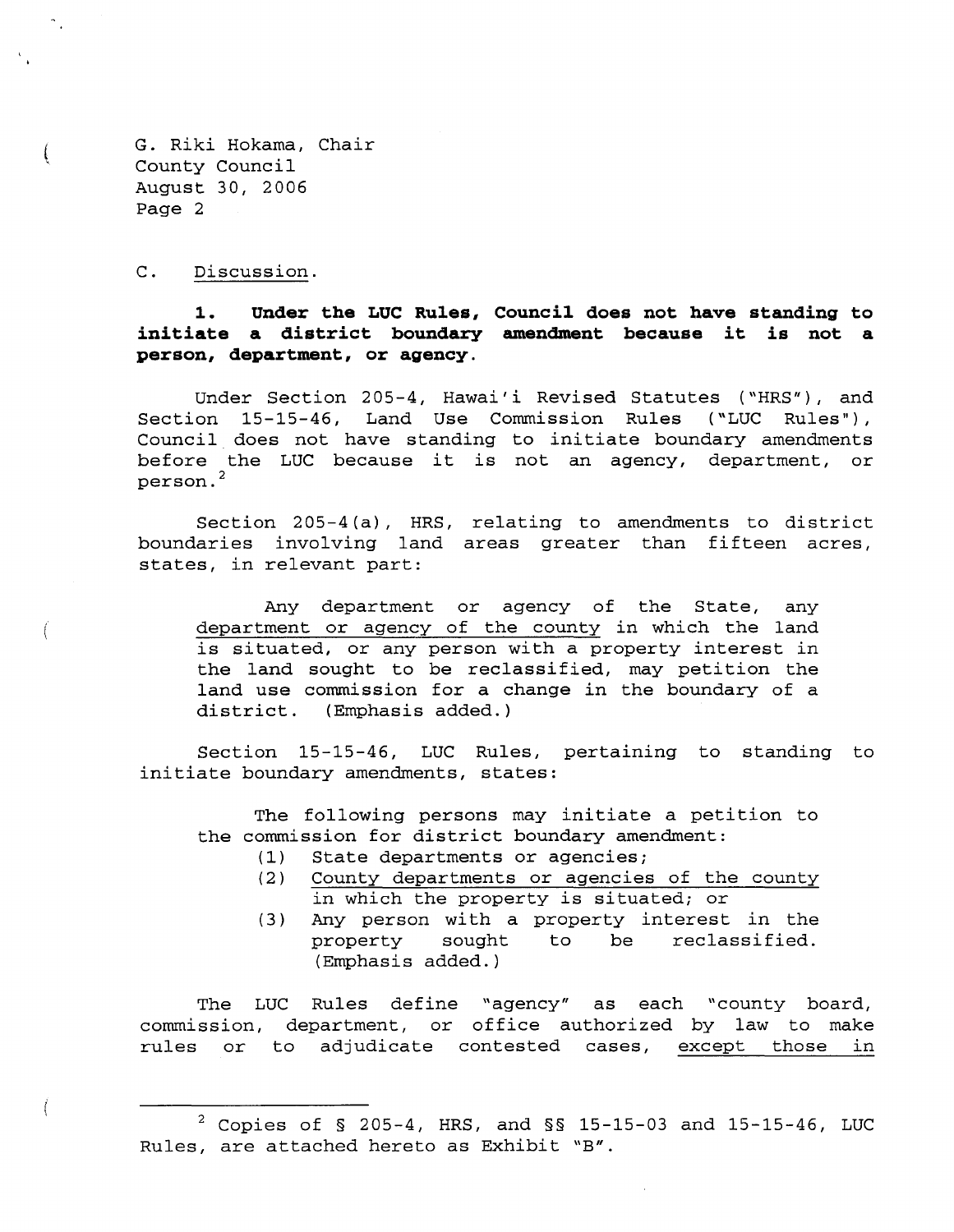$\left($ 

legislative or judicial branches. $\sqrt{s}$  (Emphasis added.) The LUC Rules define "person" as "any individual, corporation, firm, association, partnership, society, and any ... county department or agency."<sup>4</sup>

As the legislative branch of county government, Council is neither an "agency", as defined in the LUC Rules, nor a "department."<sup>5</sup> Consequently, Council is also not a "person" for purposes of the LUC Rules.

Therefore, Council has no standing to initiate a petition for a district boundary amendment with the LUC.

In an informal telephone conference, LUC Executive Officer Anthony J.H. Ching concurred in the foregoing conclusion, and noted that a county council has never applied for a district boundary amendment.

**2. Even assuming, for the sake of argument, that the Council did have standing to initiate a district boundary amendment, procedural and practical requirements associated with LUC proceedings could prove cumbersome and awkward.** 

Even if the Council could initiate a district boundary<br>Iment, Council's role as the petitioner in the LUC amendment, Council's role as proceedings would pose unique challenges in light of the procedural and practical requirements of LUC review and hearing of applications.

Among other things, the LUC Rules would require that Council serve copies of the petition for district boundary amendment, as well as notice of the LUC hearing regarding the petition, on the State Office of Planning, the Lanai Planning

 $3$  § 15-15-03, LUC Rules.

 $^4$  Id.

<sup>5 § 3-6,</sup> Revised Charter of the County of Maui (1983), as amended ("Charter") ("The council shall be the legislative body of the county.") Council is not a department under Article 8 of the Charter.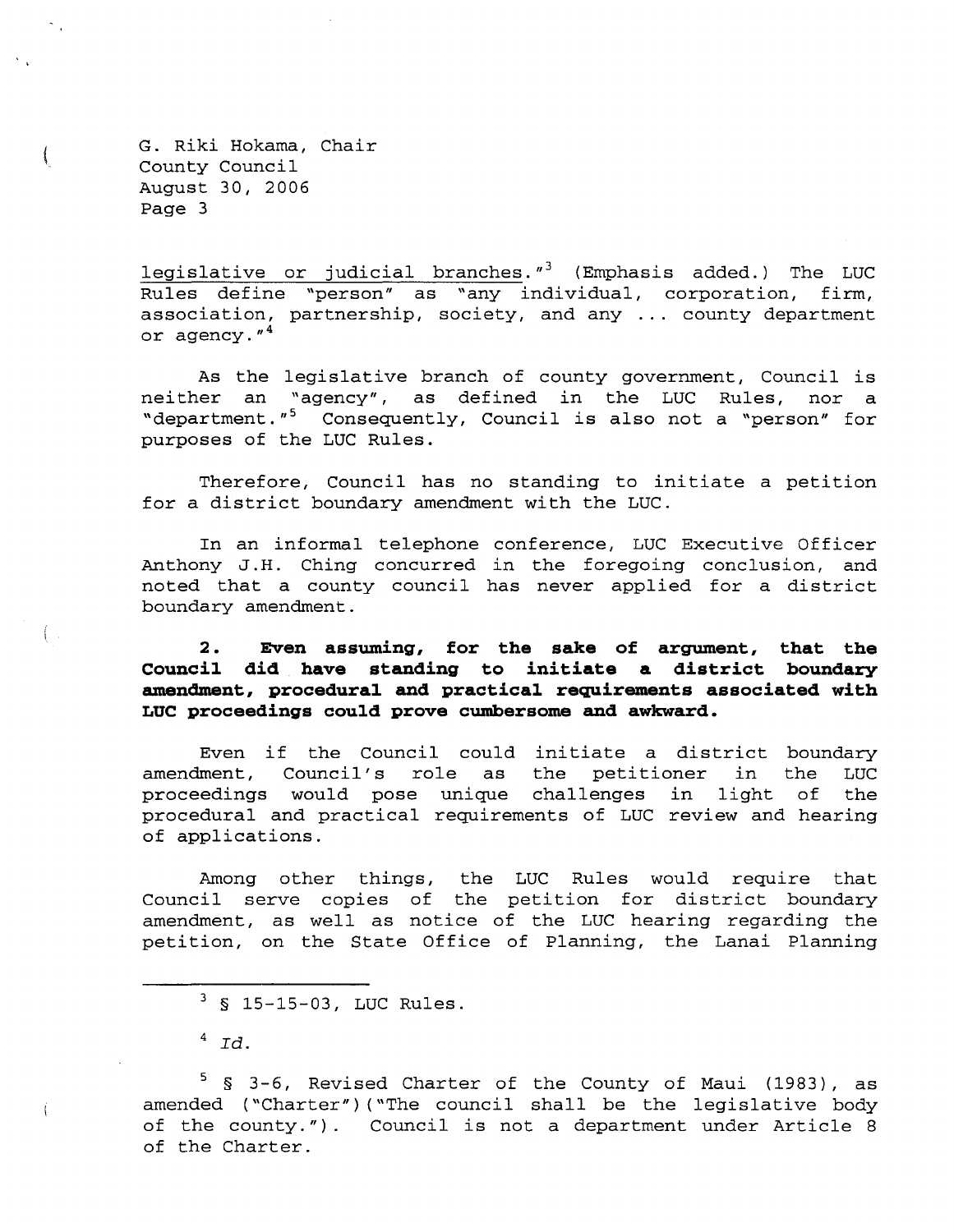$\left($ 

Commission, the County Department of Planning, and all persons whose names are on a mailing list provided by the chief clerk of the LUC. <sup>6</sup>

No later than thirty days from the date that the district boundary amendment petition is deemed properly filed, the "county"<sup>7</sup> would be required to file with the LUC a "statement of position with a summary of reasons in support or opposition, including without limitation, a statement describing the respective positions of any department within the State and county that may be impacted by the boundary amendment.  $18$ 

Prior to the LUC hearing on the petition, Council would be required to send representatives to a prehearing conference with the other parties to identify, among other things, the relevant issues and the position of the parties, and to arrange for the exchange of exhibits, written testimony, names of witnesses, and other matters.<sup>9</sup>

As the petitioner, the Council would be required to send a representative or representatives to appear at the LUC hearing on the petition.<sup>10</sup> The Department of Planning would also appear

 $6$  § 205-4(c), HRS; §§ 15-15-48(a), 15-15-51(b), LUC Rules.

 $^7$  In the circumstances of Council as petitioner, it is unclear whether the Council or the Department of Planning, or both, would file the required statement of position on behalf of the "county".

 $8$  § 15-15-55, LUC Rules (pertaining to statement of position).

<sup>9</sup> § 15-15-57, LUC Rules (pertaining to prehearing conference, exchange of exhibits, and prehearing conference order) .

 $10$  § 15-15-52(a), LUC Rules ("The petitioner, the office of planning, and the county planning department within which the subject land is situated shall appear in every case as parties, and make recommendations relative to the proposed boundary change. ")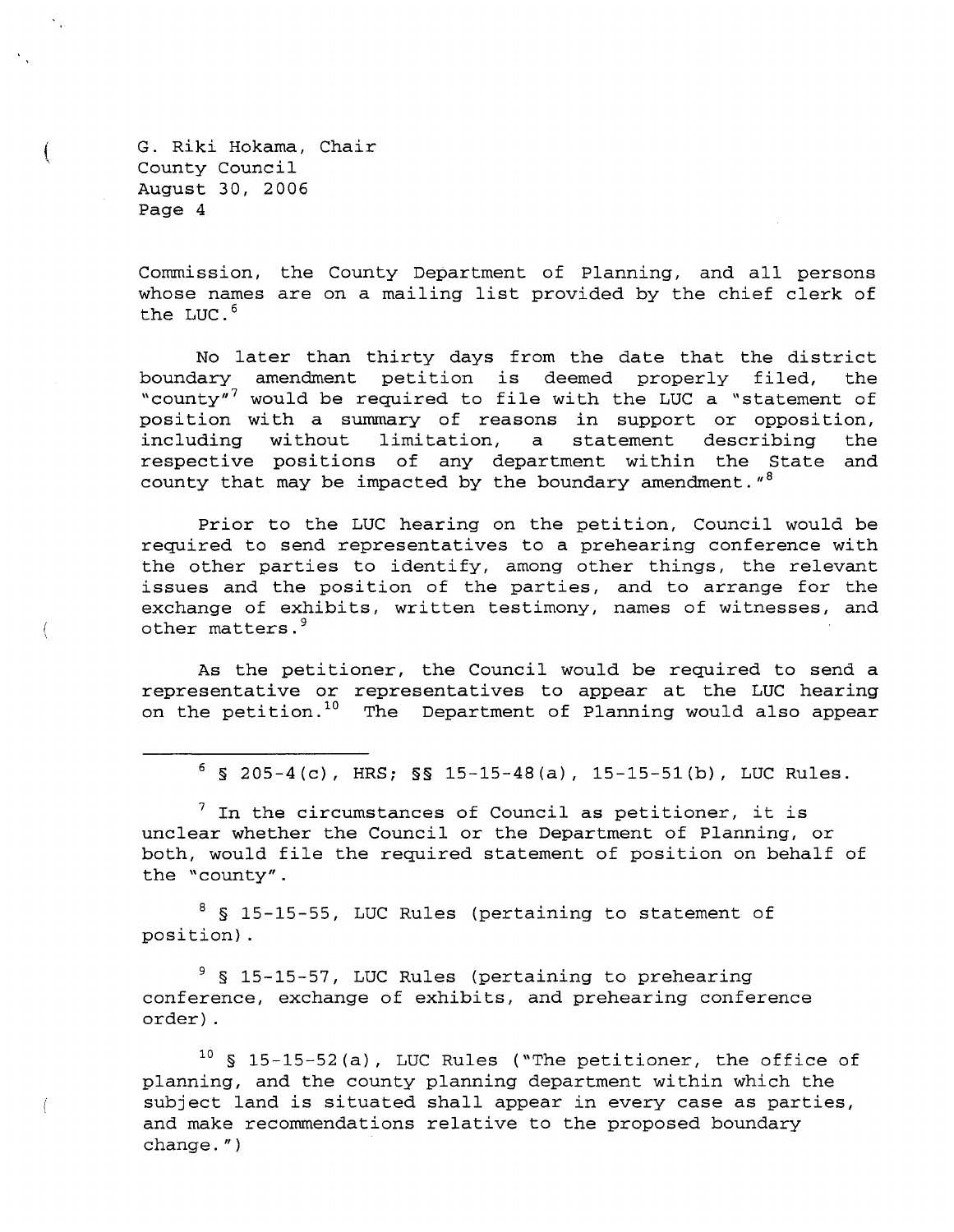Í

 $\left($ 

as a party and make recommendations relative to the proposed boundary change. $11$  At the LUC hearing, the Council would be expected to call witnesses on its behalf and would be provided the opportunity to conduct any cross-examination of witnesses as may be required. As a party, the Department of Planning would also be able to call witnesses, typically from various County departments, to testify on matters within their respective area<br>of expertise (for example, housing, public infrastructure, of expertise (for example, public safety, land use and zoning, and water) .

At the conclusion of the evidentiary hearing, all parties (including the Council and Department of Planning) may be requested to submit proposed findings of fact, conclusions of law, and decision and order, and to file exceptions (or support) to any such proposed findings and conclusions. $^{12}$ 

In reviewing a petition, the LUC usually imposes conditions "necessary to uphold the general intent and spirit of chapters 205, 205A, and 226, HRS, and to assure substantial compliance with representations made by the petitioner in seeking the boundary amendment.  $n^{13}$  The Council, as petitioner, would be required to submit to the LUC a document reflecting such conditions in a form prescribed by the LUC and to record the conditions with the State Bureau of Conveyances.<sup>14</sup>

It is likely that Council would have difficulty fulfilling some of the conditions typically imposed by the LUC,  $15$  without the cooperation and agreement of executive branch officers and

- $11$  § 205-4(d)(1), HRS; § 15-15-52(a), LUC Rules.
- $12$  § 15-15-85(a), LUC Rules.
- $13$  § 15-15-90(a), LUC Rules.
- $14$  § 15-15-92(a), LUC Rules.

*<sup>15</sup>*See, e.g., § 15-15-90{e), LUC Rules, which sets forth twenty-four mandatory conditions for district boundary amendment petitions.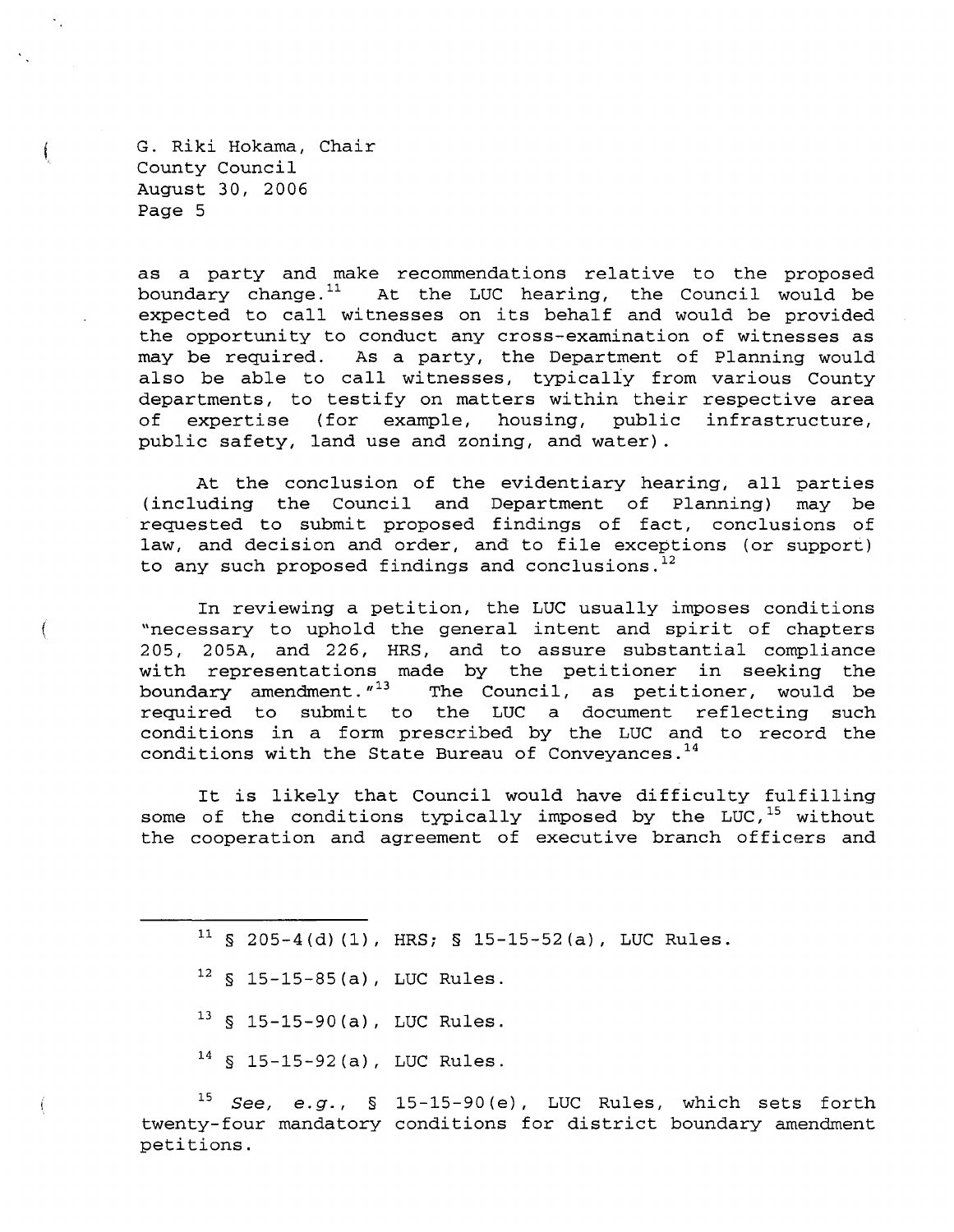ĺ

 $\sqrt{ }$ 

f.

agencies.<sup>16</sup> For example, conditions may be imposed that relate to affordable housing or to sewer, water, highway, recreational,<br>or other public infrastructure improvements. Conditions may or other public infrastructure improvements. also be imposed that require periodic reporting or the preparation of certain studies.

According to the Department of Planning, the Lanai City Project would require a community plan amendment, which entails the preparation of an environmental assessment. In the context of another land use matter, our office opined that the appropriate accepting authority for an environmental assessment prepared in connection with a Council-initiated community plan amendment would be the planning commission having jurisdiction over the subject property, not the Council or the Department of Planning. 17

We also note that, under Section 7-5 of the Charter, the Mayor is vested with the power to:

11. Sign instruments requiring execution by the county, including deed and other conveyances, except those which the director of finance or other officer is authorized by this charter, ordinance or resolution, to sign.

\* \* \*

16. Enter into bilateral and multilateral contracts with other counties, the State, or the Uni ted States for the performance of any function or activity which the county is authorized to perform.

 $16$  § 3-8(2), Charter ("Neither the council nor its members shall give orders to any county employees or county officers other than those appointed pursuant to Section 3-7 or Article 5, either publicly or privately.").

<sup>&</sup>lt;sup>17</sup> Memorandum to Wayne K. Nishiki, Chair, Planning and Land Use Committee, Change in Zoning and Community Plan Amendment for Fukiyo Ueoka (PLU-47), (March 1, 2004), at 8-10.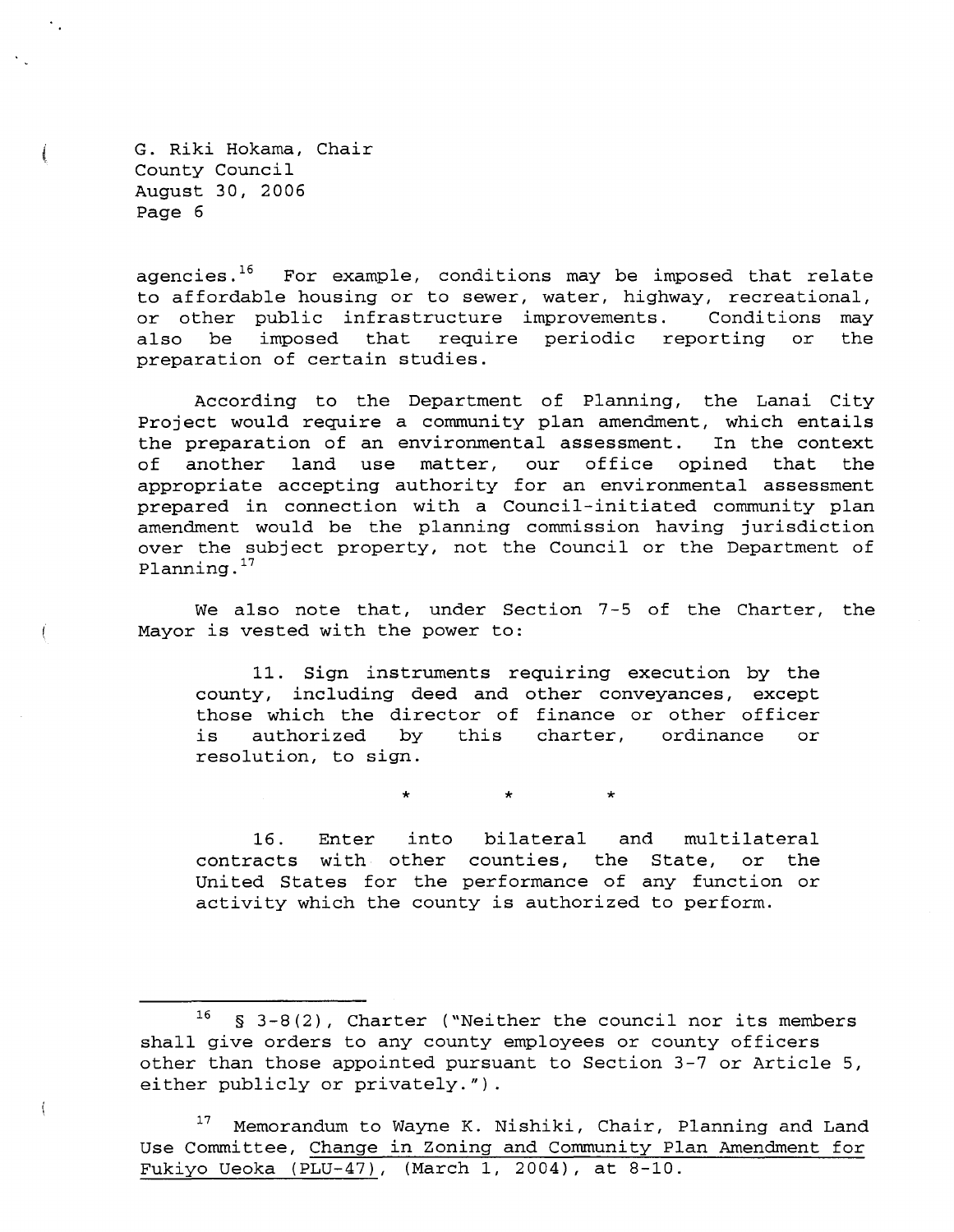$\ddagger$ 

Any measures taken by Council as the petitioner in a LUC district boundary amendment proceeding would have to take into account the foregoing Charter provisions.

APPROVED FOR TRANSMITTAL:

RIAN)T. MOTO Serporation Counsel

S:\ALL\Advisory\JKS\lanai city project.doc

cc: James A. Giroux, Deputy Corporation Counsel Michael Foley, Planning Director Don Couch, Deputy Planning Director Michele White, Legal Assistant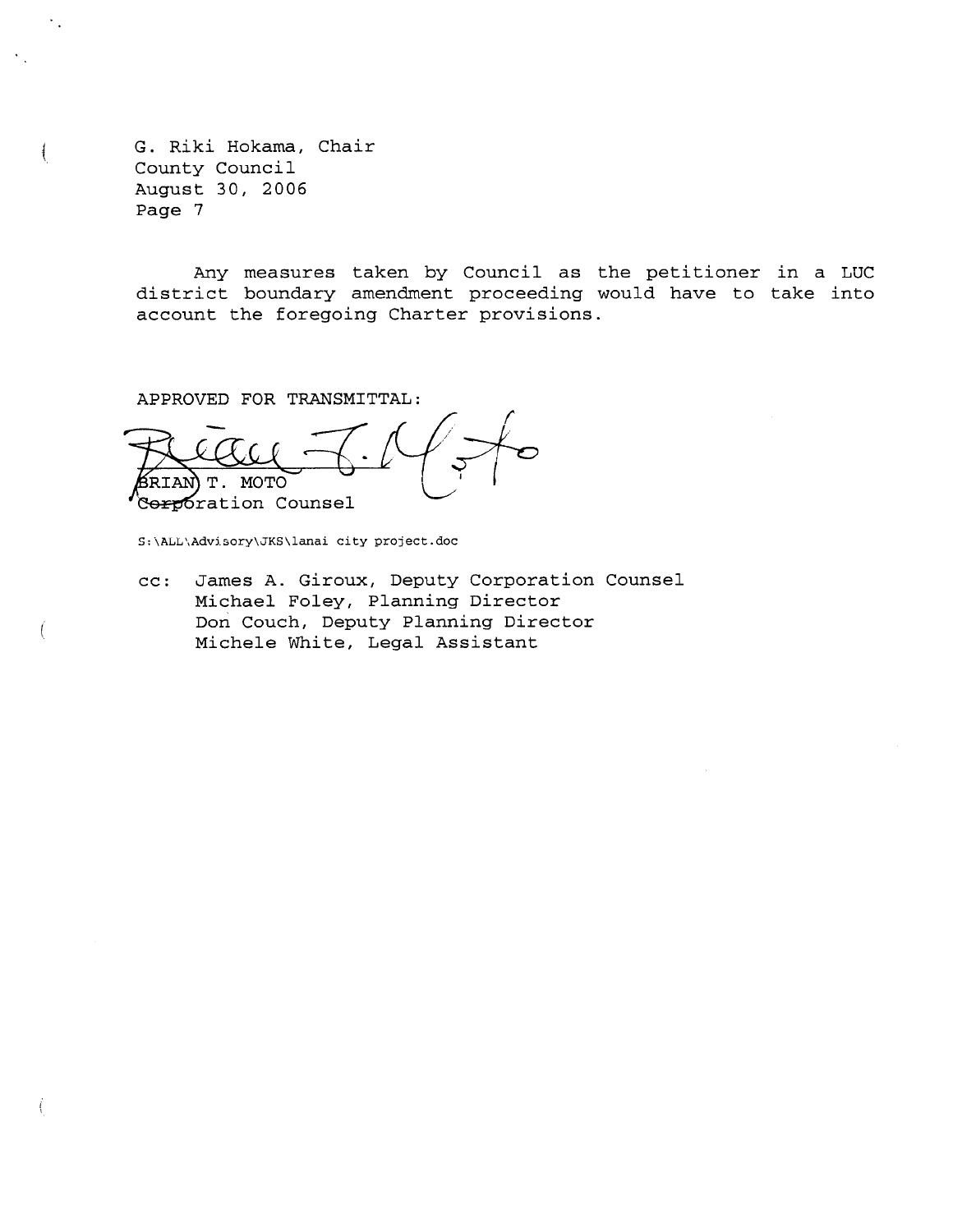ALAN M. ARAKAWA Mayor



#### DEPARTMENT OF THE CORPORATION COUNSEL

COUNTY OF MAUl 200 SOUTH mGH STREET WAILUKU, MAUl, HAWAII 96793 TELEPHONE: (808) 270-7740 FAX: (808) 270-7152

May 16, 2006

MEMO TO: Ken Fukuoka, Director Office of Council Services

FROM: Traci Fujita Villarosa<sup>7</sup> First Deputy Corporation Counsel

SUBJECT: Lanai City Project District (PAF 06-104)

#### Introduction.

The purpose of this memorandum is to provide legal advice regarding the "Lanai City Project District", a proposed development<br>on a 115-acre County-owned property. To meet your deadline an on a 115-acre County-owned property. abbreviated opinion is provided herein.

#### Question posed.

Is there any legal objection to the Council appropriating \$100,000 for the "Lanai City Project District - planning for 115 acre County property" for expenditure by the Office of Council Services ("OCS"), or to OCS using the funds to hire a consultant to prepare an environmental assessment for this purpose?

#### Discussion.

No. The Maui County Code ("MCC") specifically authorizes the Council to initiate a project district development by written application to the Planning Director.<sup>1</sup> Funds appropriated to OCS may be used to prepare such application, including but not limited to, the hiring of a consultant.

In reaching this conclusion, we have assumed that the<br>and intent of the proposed \$100,000 OCS budget purpose and intent of the proposed  $$100,000$ appropriation is to research, prepare, and draft appropriate legislation and related documents pertaining to the rezoning of the

**EXHRIT "**  $\forall$ 

 $1$  \$19.45.040 (B), MCC ("The council or the planning commission may initiate a project district development by written application to the planning director.").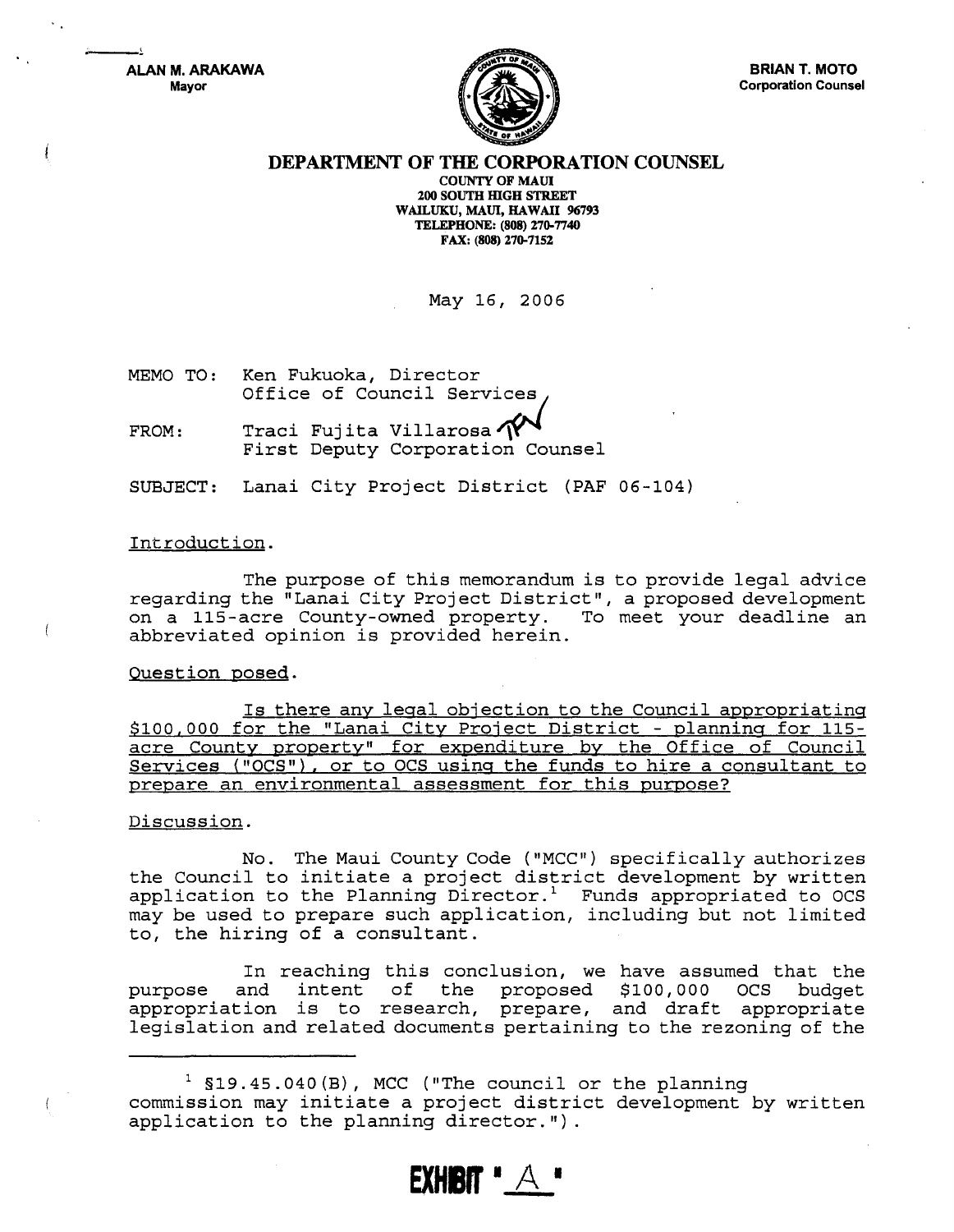Mr. Ken Fukuoka May 16, 2006 Page 2

l

property. Pursuant to Section  $46-4$ , Hawaii Revised Statutes,<sup>2</sup> and Articles 3 and 4 of the Revised Charter of the County of Maui (1983), as amended ("Charter"), 3 the adoption of a zoning ordinance is a legislative function that is exercised by ordinance.<sup>4</sup> Pursuant to Section 8-8.6(2) of the Charter, zoning ordinances and other land use ordinances may be proposed by the council.<sup>5</sup>

A planner with the Department of Planning has informed us

 $2$  §46-4(a), Haw. Rev. Stat., provides, in part:

The zoning power granted herein shall be exercised by ordinance which may relate to:

(2) The areas in which residential uses may be regulated or prohibited; ...

The council of any county shall prescribe rules, regulations, and administrative procedures and provide personnel it finds necessary to enforce this section [46-4] and any ordinance enacted in accordance with this section....

 $3$  Articles 3 and 4 of the Charter relate to the County Council and to ordinances and resolutions, respectively.

<sup>4</sup> See also McQuillin Mun. Corp. §§25.54, 25.55 (3<sup>rd</sup> ed.) ("It is fundamental that the enactment of a zoning ordinance constitutes the exercise of a legislative and governmental function. The reason upon which this principle is based is that zoning is essentially a political, rather than a judicial matter, over which the legislative authorities have, generally speaking, complete discretion .... It is an exercise of legislative power residing in the state and delegated to a municipal corporation .... The determination of whether or not to enact a zoning ordinance and the determination of its provisions and terms are entirely within the discretion of the municipal legislative body or other zoning legislative authority, subject to such requirements as may exist relative to study and recommendation by zoning commissions, notices, [and] hearings.... $")$ 

5 Charter §8-8.6(2) states, in part: "Any revisions of the general plan, zoning ordinance or other land use ordinance may be proposed by the council and shall be reviewed by the appropriate planning commission as if prepared by the planning director. Any such revision shall be referred to the appropriate planning commission by resolution."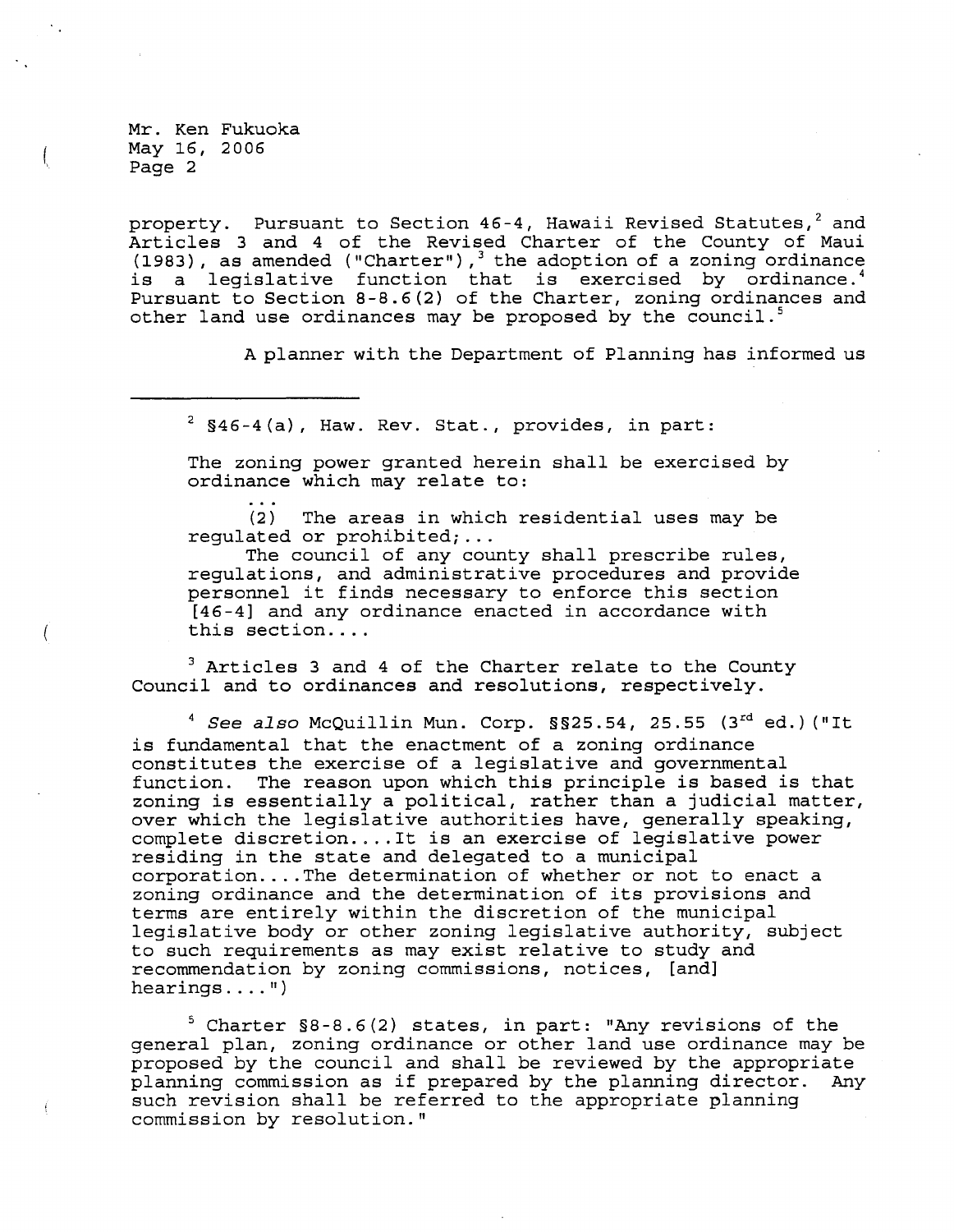Mr. Ken Fukuoka May 16, 2006 Page 3

that, to her knowledge, the County has never been a project district applicant and the Council has never initiated a project district development pursuant to Section 19.45.040(B), MCC. This means that precise details of the project district process with Council as the applicant are uncertain.

Also, the same planner drafted a memorandum on January 3, 2006 to the Deputy Planning Director regarding the subject property. A copy of the memorandum is attached hereto as Exhibit "A". The memorandum provides basic land use information concerning the subject property and summarizes land use requirements relating to the development of the property for housing purposes.

We recommend that the Department of Planning be consulted as to the proposed project, required land use entitlements, and zoning and other procedures to be followed.

Approved for Transmittal:

Corporation Counsel

S:\ALL\Advisory\TFV\lanai project district.wpd

Enclosure (Exhibit "A")

cc: Jesse Souki, Deputy Corporation Counsel James A. Giroux, Deputy Corporation Counsel Michael Foley, Planning Director Wayne Boteilho, Deputy Planning Director Michele White, Legal Assistant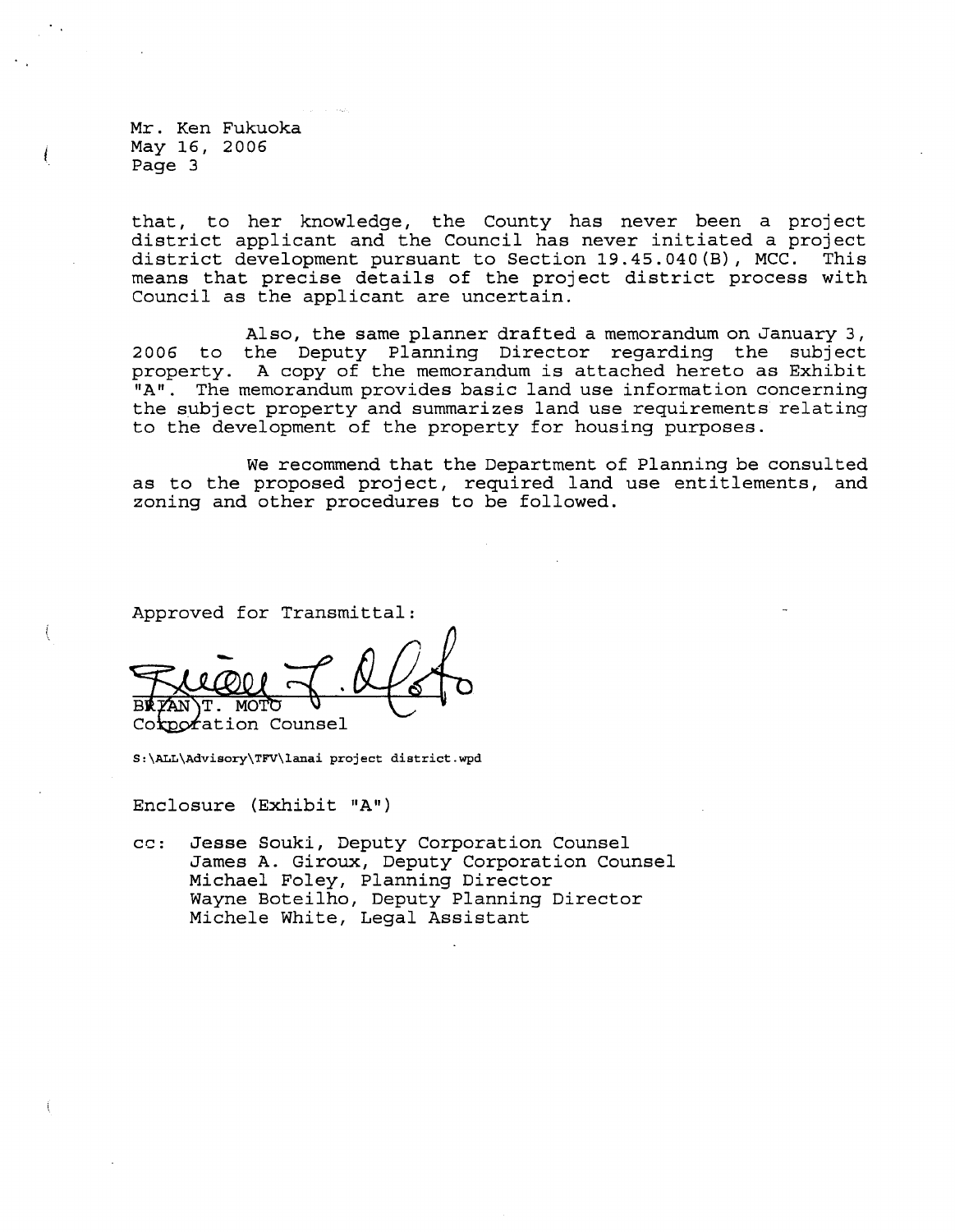MICHAEL W. FOLEY



DINSCONT DIRECTOR<br>
WAYNE A. BOTEILHO WAYNE A. BOTEIUiO ,.,' ", '., ~ \ ' .~. \' 'I . \ ".! c: c: I , ~ ", .• :.1\,:.. \ ~l.i1 . ..; ....... , t,-,I\_- Deputy Director .J .... I,I "

> COUNTY OF MAUI  $75.64 \times 11.418 \times 54.$ **DEPARTMENT OF PLANNING**

> > January 3, 2006

MEMORANDUM

TO: Wayne Boteilho, Deputy Planning Director

FROM: Colleen Suyama, Staff Planner *C* 7

VIA: Clayton Yoshida, AICP, Planning Program Administrator  $C_9'$ 

SUBJECT: Lanai Housing Project, TMK 4-9-002:058

The basic land use information on the subject property is as follows:

Acreage - 65 acres (housing); 50 acres (school expansion) state Land Use District - Agriculture Lanai Community Plan - Single Family (proposed housing projed) Zoning - Interim Special Management Area - outside of SMA

Based on the existing land use designations, the property will require the following:

- 1. State District Boundary Amendment from Agricultural District to Urban District. The property is greater than 15 acres which will require processing through the State Land Use Commission pursuant to Hawaii Administrative Rules,Title 15, Subtitle 3, Chapter 15 Land Use Commission Rules.
- 2. A change in zoning from the Interim District to an appropriate Residential District. To maximize the number of houselots R-1 Residential District zoning is recommended. since the minimum lot area is 6,000 sq.ft. Based on a 65 acre parcel, the following single family density is projected:

*<sup>43560</sup>*sq.ft.lacre X 65 acres = 2,831,400 sq.ft. Subtract 25% of area for roads, etc.  $= 707.850$  sq.ft. Developable area  $= 2,123,550$  sq.ft.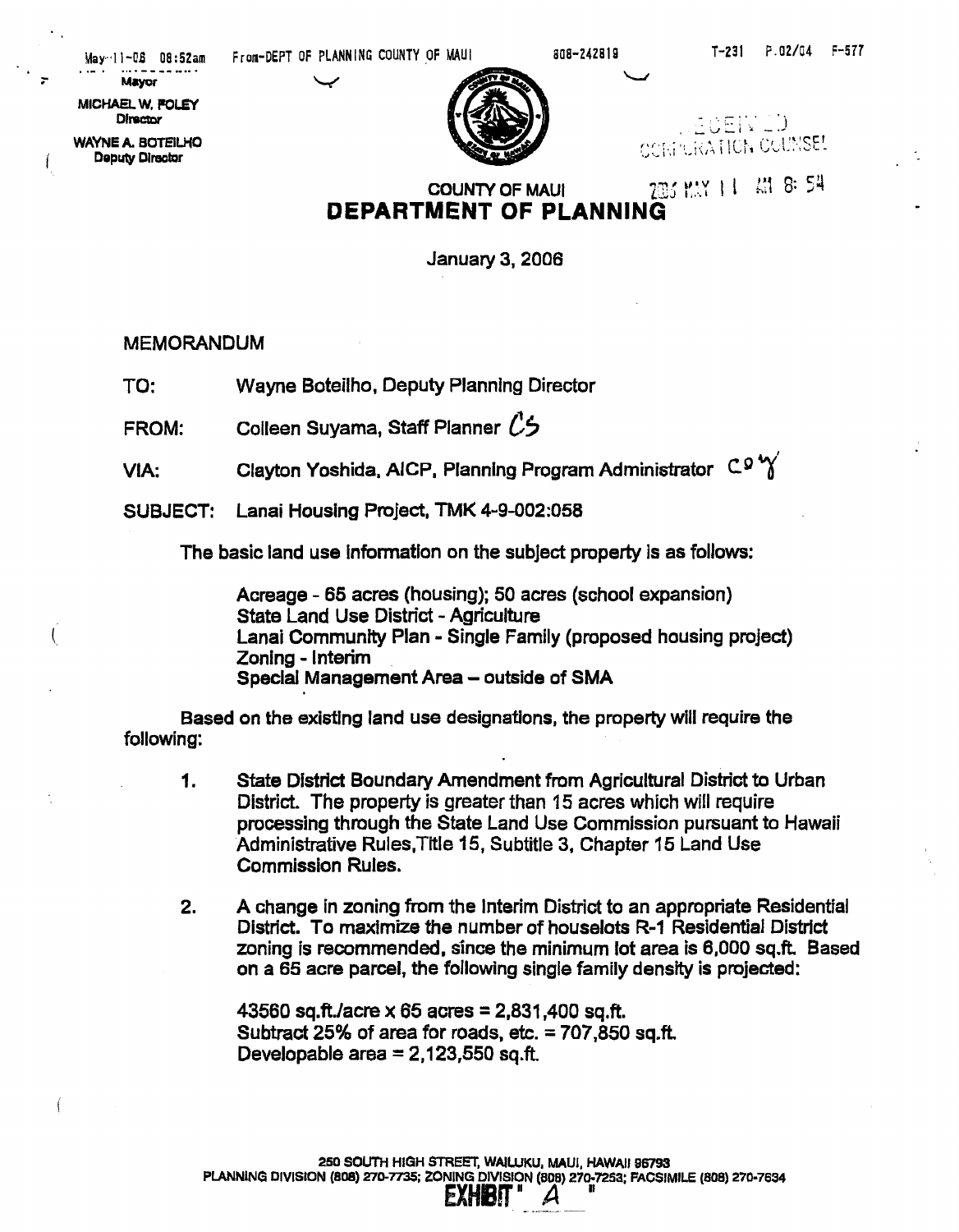$\int\limits_{\mathbb{R}^{3}}$ 

€

Memorandum to: Wayne Botellhe. Deputy Planning Director January 3. 2006 Page 2

> Developable area /  $6000$  sq.ft./lot = potential lots  $2.123.550$  sq.ft. / 6.000 sq.ft. = 354 lots

If more lots are desired, then the R-O zoning district can be sought or the R-D overlay district requirements used to reduce lot area and allow attached dwellings on common lot lines.

- 3. The residential district allows the following housing. which could be multifamily:
	- a. Housing for the aged. operated by govemmental or nonprofit organizations; provided the normal population density is not Increased more than 10% (389 lots/units total).
	- b. Housing for low and moderate Income families, operated by govemmental or nonprofit organizations provided the normal population density is not increased more than 10% (389 lots/units total).
- 4. To construct higher density multi-family housing would require a Community Plan Amendment from single family residential to multi-family use. Such an amendment will require at the minimum an Environmental Assessment (EA) pursuant to Chapter 343, HRS. An EA is also required since the land Is County owned and presumably county monies will be used for the housing.

In addition to the Community Plan Amendment, the project will still require a State District Boundary Amendment and Change in Zoning (A-1 Apartment District).

- 5. The 201G process can also be utilized to eliminate the Community Plan Amendment and Change in Zoning process.
- 6. It Is recommended that a housing needs assessment be conducted to determine the type of housing needed for lanai Island whether it should be single family lots, house and lot packages. or multi family units and the income groups and special needs groups that should be provided housing. The study should also detennlne whether it is rental housing or fee simple housing desired.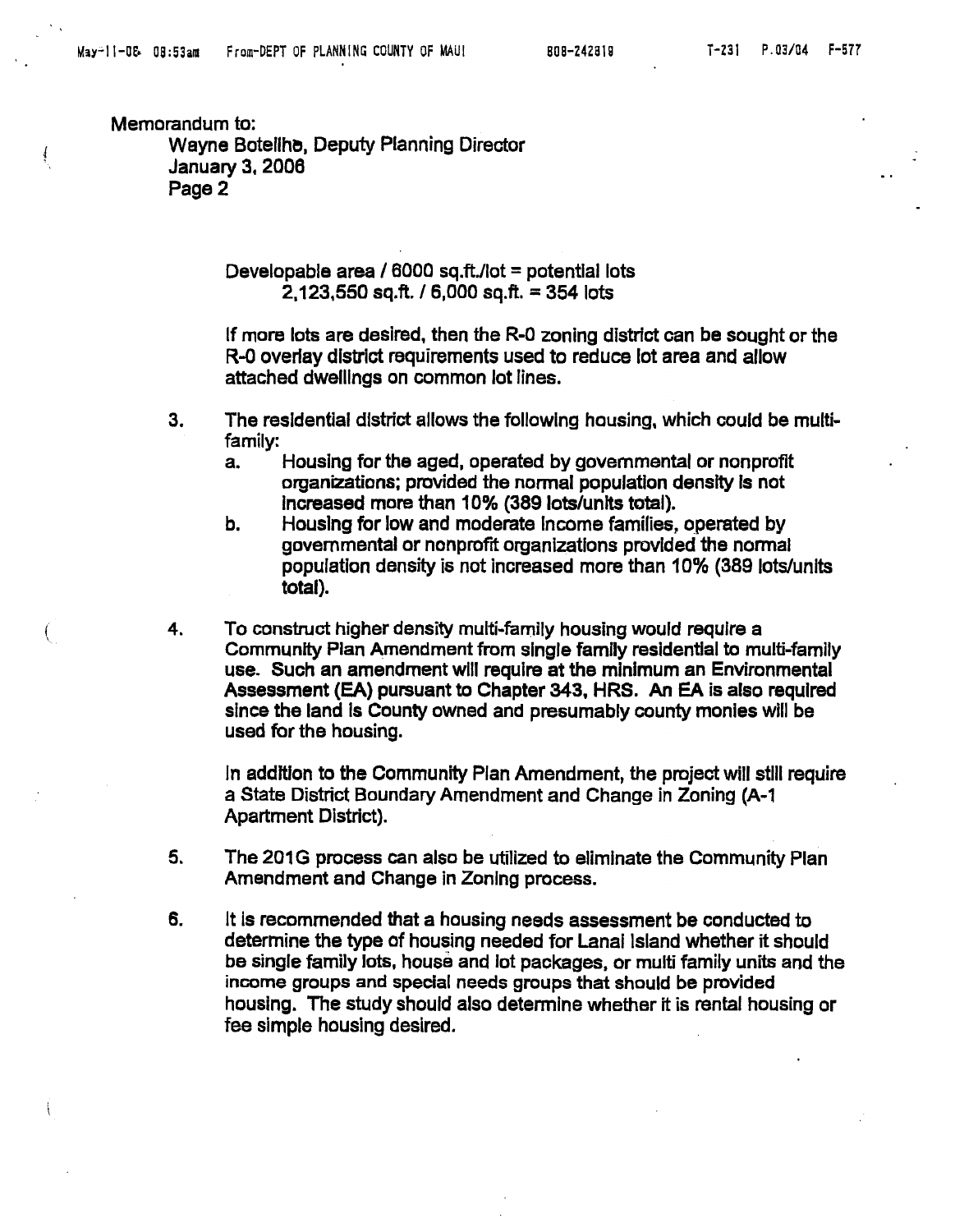"'--'

Memorandum to:

 $\left\{ \right.$ 

Wayne Boteilho, Deputy Planning Director January 3, 2006 Page 3

~

7. The EA process should address housing needs; economic and social Impacts; impacts on infrastructure such as water resources and transmission, sewers, and roadways; educational facilities; parks and recreational facilities; utilities; public services such as medical, police and fire; cultural and archaeological impacts; sensitive environmental impacts such as wetlands, flood zones, sensitive habitats, etc.; and impacts on agricultural resources. The EA should include a market study addressing housing needs and economic impact, an engineering report addressing infrastructure needs, traffic report, and archaeological and cultural survey.

(s:\AU\COLLEEN\LanaiHouslng.wpd)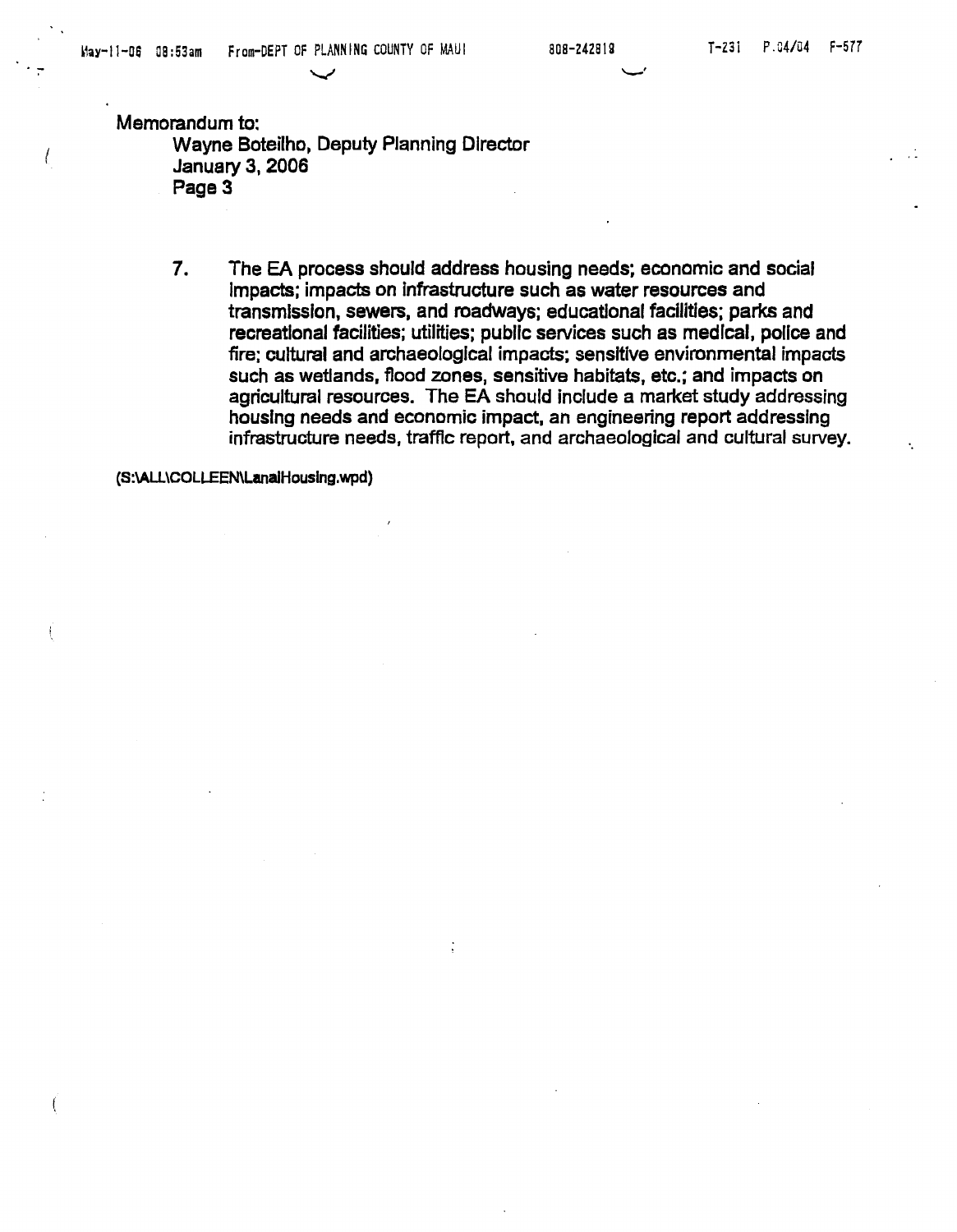**§205-4 Amendments to district boundaries involving land**  areas greater than fifteen acres. (a) Any department or agency of the State, any department or agency of the county in which the land is situated, or any person with a property interest in the land sought to be reclassified, may petition the land use commissior. for a change in the boundary of a district. This section applies to all petitions for changes in district boundaries of lands within conservation districts, lands designated or sought to be designated as important agricultural lands, and lands greater than fifteen acres in the agricultural, rural, and urban districts, except as provided in section 201G-118. The land use commission shall adopt rules pursuant to chapter 91 to implement section 201G-118.

(b) Upon proper filing of a petition pursuant to subsection (a) the commission shall, within not less than sixty and not more than one hundred and eighty days, conduct a hearing on the appropriate island in accordance with the provisions of sections 91-9, 91-10, 91-11, 91-12, and 91-13, as applicable.

(c) Any other provision of law to the contrary notwithstanding, notice of the hearing together with a copy of the petition shall be served on the county planning commission and the county planning department of the county in which the land is located and all persons with a property interest in the land as recorded in the county's real property tax records. In addition, notice of the hearing shall be mailed to all persons who have made a timely written request for advance notice of boundary amendment proceedings, and public notice shall be given at least once in the county in which the land sought to be redistricted is situated as well as once statewide at least thirty days in advance of the hearing. The notice shall comply with section 91-9, shall indicate the time and place that maps showing the proposed district boundary may be inspected, and further shall inform all interested persons of their rights under subsection (e).

(d) Any other provisions of law to the contrary notwithstanding, prior to hearing of a petition the commission and its staff may view and inspect any land which is the subject of the petition.

(e) Any other provisions of law to the contrary notwithstanding, agencies and persons may intervene in the proceedings in accordance with this subsection.

> (1) The petitioner, the office of planning, and the county planning department shall in every case appear as parties and make recommendations relative to the proposed boundary change.

> (2) All departments and agencies of the State and of the county in which the land is situated shall be admitted as parties upon timely application for intervention.

> (3) All persons who have some property interest in the land, who lawfully reside on the land, or who otherwise can demonstrate that they will be so directly and immediately affected by the proposed change that their interest in the proceeding is  $\equiv$ clearly distinguishable from that of the general public shall be admitted as parties upon timely application for intervention.

(4) All other persons may apply to the commission<br>for leave to intervene as parties. Leave to<br>intervene shall be freely granted, provided that<br>the commission or its hearing officer if one is for leave to intervene as parties. Leave to intervene shall be freely granted, provided that the commission or its hearing officer if one is appointed may deny an application to intervene when in the commission's or hearing officer's sound discretion it appears that: (A) the position of the applicant for intervention concerning the proposed change is substantially the same as the position of a party already admitted to the proceeding; and (B) the admission of additional parties will render the proceedings inefficient and unmanageable. A person whose application to intervene is denied may appeal such denial to the circuit court pursuant to section 91-14.

(5) The commission shall pursuant to chapter 91 adopt rules governing the intervention of agencies and persons under this subsection. Such rules shall without limitation establish: (A) the information to be set forth in any application for intervention; (B) time limits within which such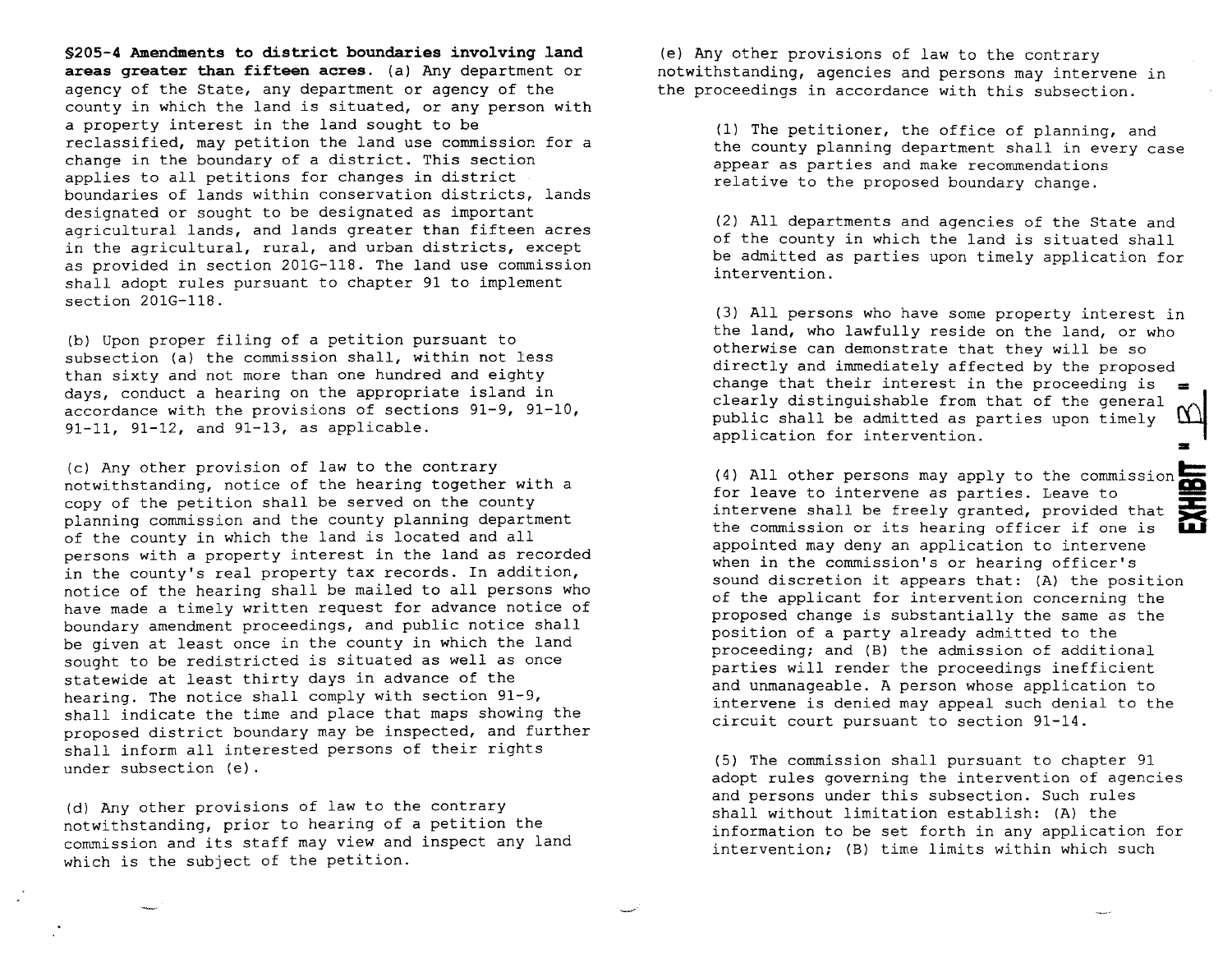applications shall be filed; and  $(C)$  reasonable filing fees to accompany such applications.

(f) Together with other witnesses that the commission may desire to hear at the hearing, it shall allow a representative of a citizen or a community group to testify who indicates a desire to express the view of such citizen or community group concerning the proposed boundary change.

(gl Within a period of not more than three hundred sixty- five days after the proper filing of a petition, unless otherwise ordered by a court, or unless a time extension, which shall not exceed ninety days, is established by a two-thirds vote of the members of the commission, the commission, by filing findings of fact and conclusions of law, shall act to approve the petition, deny the petition, or to modify the petition by imposing conditions necessary to uphold the intent and spirit of this chapter or the policies and criteria established pursuant to section 205-17 or to assure substantial compliance with representations made by the petitioner in seeking a boundary change. The commission may provide by condition that absent substantial commencement of use of the land in accordance with such representations, the commission shall issue and serve upon the party bound by the condition an order to show cause why the property should not revert to its former land use classification or be changed to a more appropriate classification. Such conditions, if any, shall run with the land and be recorded in the bureau of conveyances.

(h) No amendment of a land use district boundary shall be approved unless the commission finds upon the clear preponderance of the evidence that the proposed boundary is reasonable, not violative of section 205-2 and part III of this chapter, and consistent with the policies and criteria established pursuant to sections 205-16 and 205-17. Six affirmative votes of the commission shall be necessary for any boundary amendment under this section.

(il Parties to proceedings to amend land use district boundaries may obtain judicial review thereof in the manner set forth in section 91-14, provided that tne court may also reverse or modify a finding of the

commission if such finding appears to be contrary to the clear preponderance of the evidence.

(i) At the hearing, all parties may enter into appropriate stipulations as to findings of fact, conclusions of law, and conditions of reclassification concerning the proposed boundary change. The commission may but shall not be required to approve such stipulations based on the evidence adduced.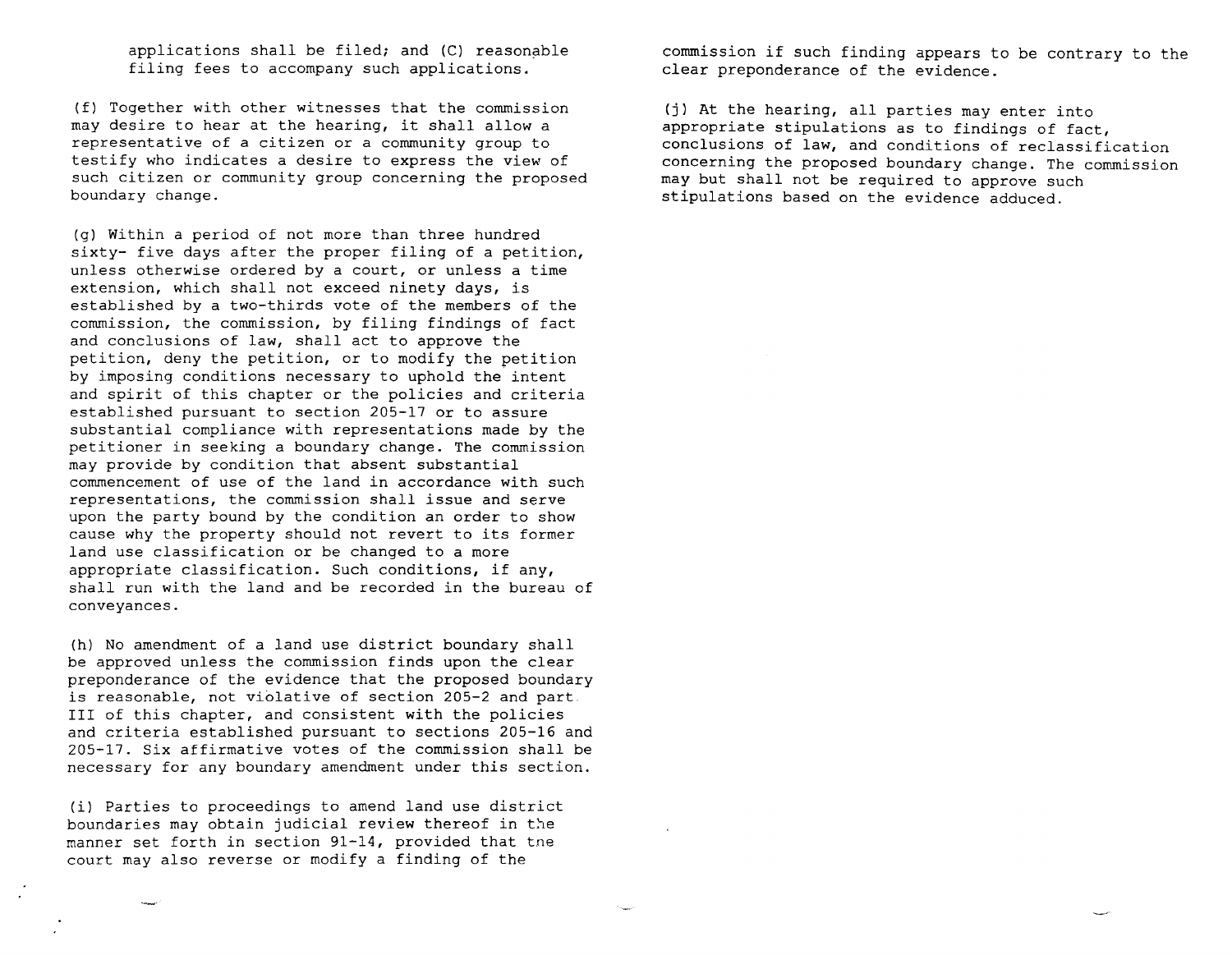## Westlaw.

 $\mathcal{L}_{\mathcal{A}_k}$ 

I

HI ADC § 15-15-03 Haw. Admin. Rules (HAR) § 15-15-03 WCHR § 15-15-03

#### WElL'S CODE OF HAWAII RULES TITLE 15. DEPARTMENT OF BUSINESS, ECONOMIC DEVELOPMENT, AND TOURISM SUBTITLE 3. STATE LAND USE COMMISSION CHAPTER 15. LAND USE COMMISSION RULES SUBCHAPTER 1. GENERAL PROVISIONS Copyright (c) 2006 by Matthew Bender & Company, Inc

Current through March 2006

§ 15-15-03. Definitions.

As used in this chapter:

(

"Accessory building or use" means a subordinate building or use which is incidental to and customary with a permitted use of the land.

"Agency" means each state or county board, commission, department, or office authorized by law to make rules or to adjudicate contested cases, except those in legislative or judicial branches.

"Agency hearing" refers only to a hearing held by an agency immediately prior to a judicial review of a contested case as provided in section 91-14, HRS.

"Agricultural park" means the same as in section 166-2, HRS.

"Building" means any structure having a roof, including, but not limited to, attached carports and similar structures.

"Chairperson" means the chairperson of the commission.

"Chief clerk" means the person who is responsible for receiving, recording, and preserving the records of all matters brought before the commission.

"Commission" means the land use commission of the State of Hawaii.

"Commissioner" means a member of the commission.

"Contested case" means a proceeding in which legal rights, duties, or privileges of specific parties are required by law to bf determmed after an opportunity for agency hearing.

"District" means an area of land, including lands underwater, established as an urban, agricultural, conservation, or rural district.

"Dwelling" means a building designed or used exclusively for single family residential occupancy, but not including house trailer multi-family unit, mobile home, hotel, or motel.

"Economic feasibility" means the degree to which the market demand for the proposed project, development, or use by the petitionel is accurately estimated and appears to be substantial enough to indicate the probability of a viable endeavor to justify the boundary amendment.

"Facsimile" means a document produced by a receiver of signals transmitted over telecommunication lines, after translating the signals, to produce a duplicate of an original document.

"Farm dwelling" means a single-family dwelling located on and used in connection with a farm or where agricultural activity provides income to the family occupying the dwelling.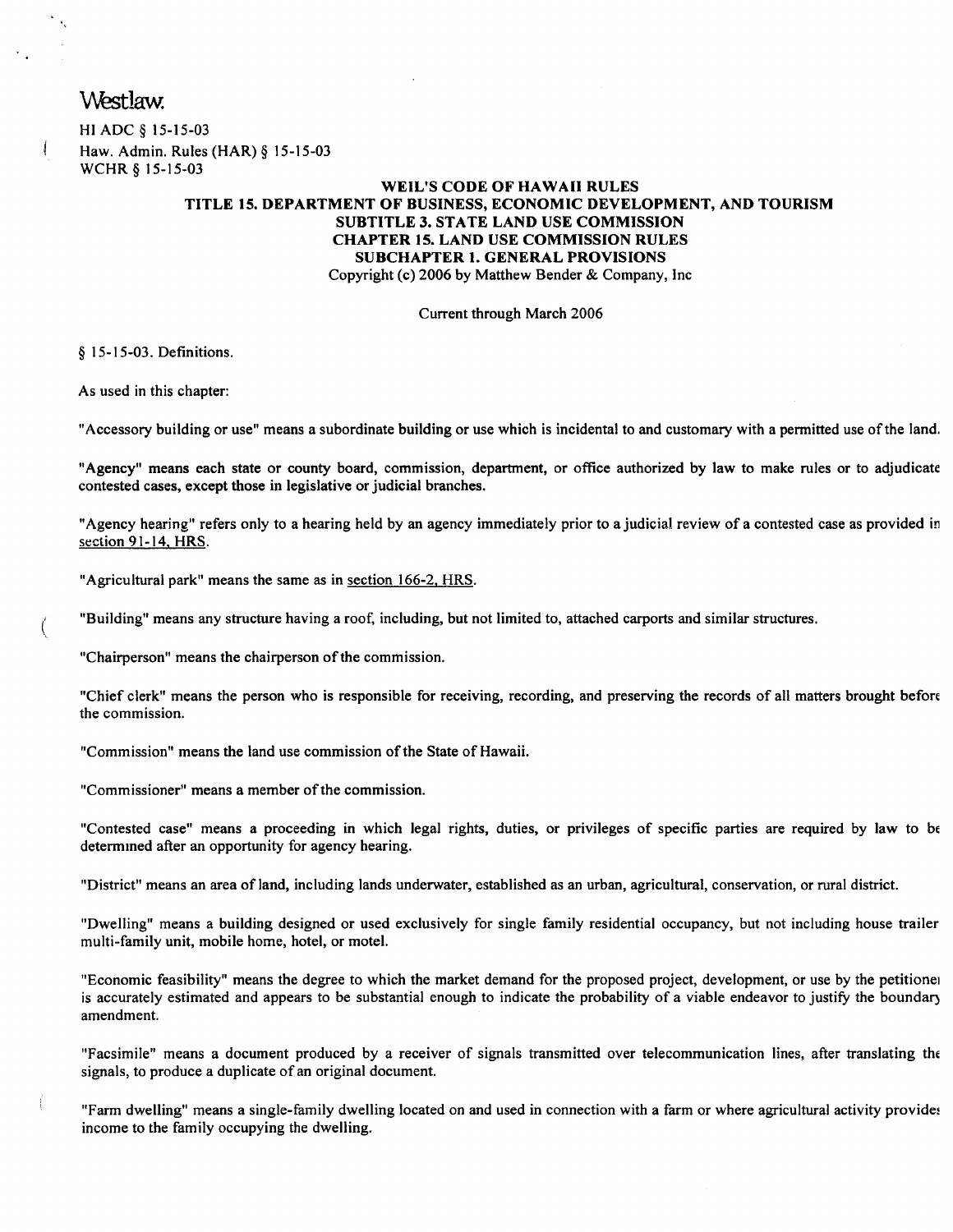"Filing" means the submittal of documents with the chief clerk. This definition is to be distinguished from the definition for "proper filing" for petitions to amend a district boundary.

"Hearings officer" means a person or persons duly designated and authorized by the commission to conduct proceedings on matters within the jurisdiction of the commission for purposes of taking testimony and to report the person's findings and recommendations to the commission.

"HRS" means the Hawaii Revised Statutes.

 $\frac{1}{2}$ 

 $\overline{\mathfrak{l}}$ 

"Intervenor" means a person who properly seeks by application to intervene and is entitled to be admitted as a party in any contested case proceeding before the commission.

"Land" means all real property in the State including areas under water within the boundaries of the State.

"Lot" means a single parcel of land of record in the real property tax records of the State of Hawaii.

"Map" means the land use district boundaries maps of the commission.

"Meeting" means the convening of the commission for which a quorum is required in order to make a decision or deliberate toward a decision upon a matter over which the commission has supervision, control, jurisdiction, or advisory power.

"Party" means a person named or admitted as a party or entitled as of right to be admitted as a party in any contested case proceeding before the commission.

"Person" means any individual, corporation, firm, association, partnership, society, and any federal, state, and county department or agency.

"Petitioner" means a person who seeks permission or authorization from the commission in any matter for which the commission is ( authorized to grant relief.

"Planning commission" means the planning commissions of the various counties, including the city and county of Honolulu.

"Presiding officer" means any commissioner or a hearings officer duly designated as such. Unless otherwise designated, the chairperson shall be the presiding officer.

"Proceeding" means any matter brought before the commission over which the commission has jurisdiction and shall include, but not be limited to:

( I) Petitions for district boundary amendment;

(2) Petitions for special permit;

(3) Proceedings for the adoption, amendment, or repeal of rules under sections 91-3 and 205-7, HRS;

- (4) Petitions for declaratory orders under section 91-8, HRS;
- (5) An investigation or review instituted or requested to be initiated by the commission; and

(6) All other matters in the administration of chapter 205, HRS.

"Proper filing," as applied in section 205-4, HRS, means after a petition for district boundary amendment has been filed with the chief clerk, and the executive officer has made a determination that the petition conforms to the requirements of section 15-15-50 and accepts the petition for processing.

"Public institution or building" means any institution or building being used by a federal, state, or county agency for a public purpose.

"Respondent" means a person subject to any statute, rule, or order administered by the commission and upon whom an order or notice is issued by the commission instituting an agency hearing to show cause.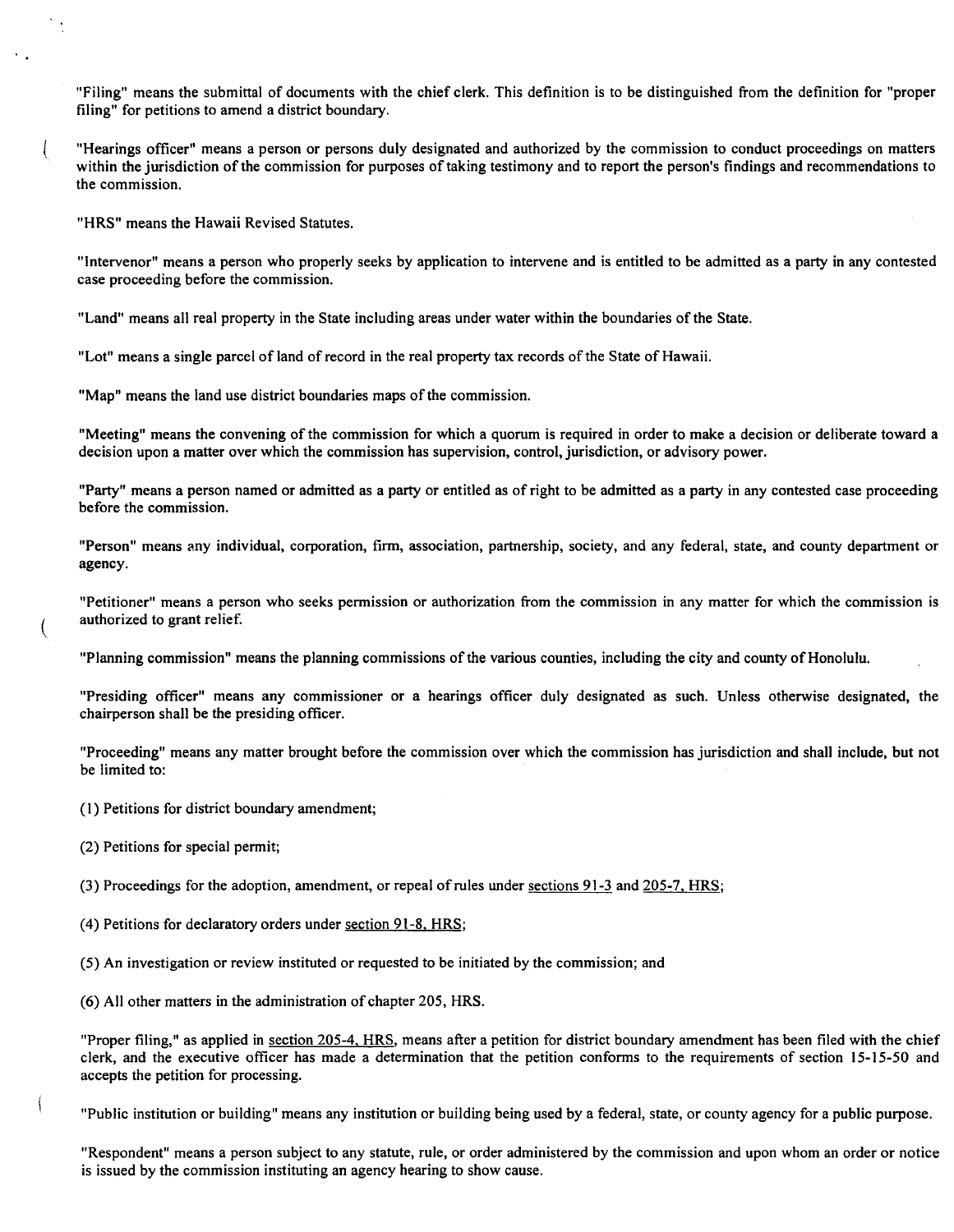"Shoreline" means the same as in section 205A-1, HRS.

"Single-family dwelling" means a dwelling occupied exclusively by one family.

"State" means the State of Hawaii.

"Structure" means a constructed or erected material or combination of materials, which requires location on the ground, including, but not limited to, buildings, radio towers, sheds, storage bins, fences, and signs.

"Unauthorized ex parte communication" means private communications or arguments with members of the commission or its hearings officer as to the merits of a proceeding with a view towards influencing the outcome of the petition or proceeding.

<General Materials (GM) - References, Annotations, or Tables>

[Effective 10/27/86; Amended and Compiled 8/16/97; Compiled May 8, 2000]

(Authority: HRS §§ 205-1, 205-7)

 $\left($ 

**ANGEL** 

(Implementation: HRS §§ 91-2, 205-1, 205-7) **HI** ADC § 15-15-03 END OF DOCUMENT

© 2006 Thomson/West. No Claim to Orig. U.S. Govt. Works.